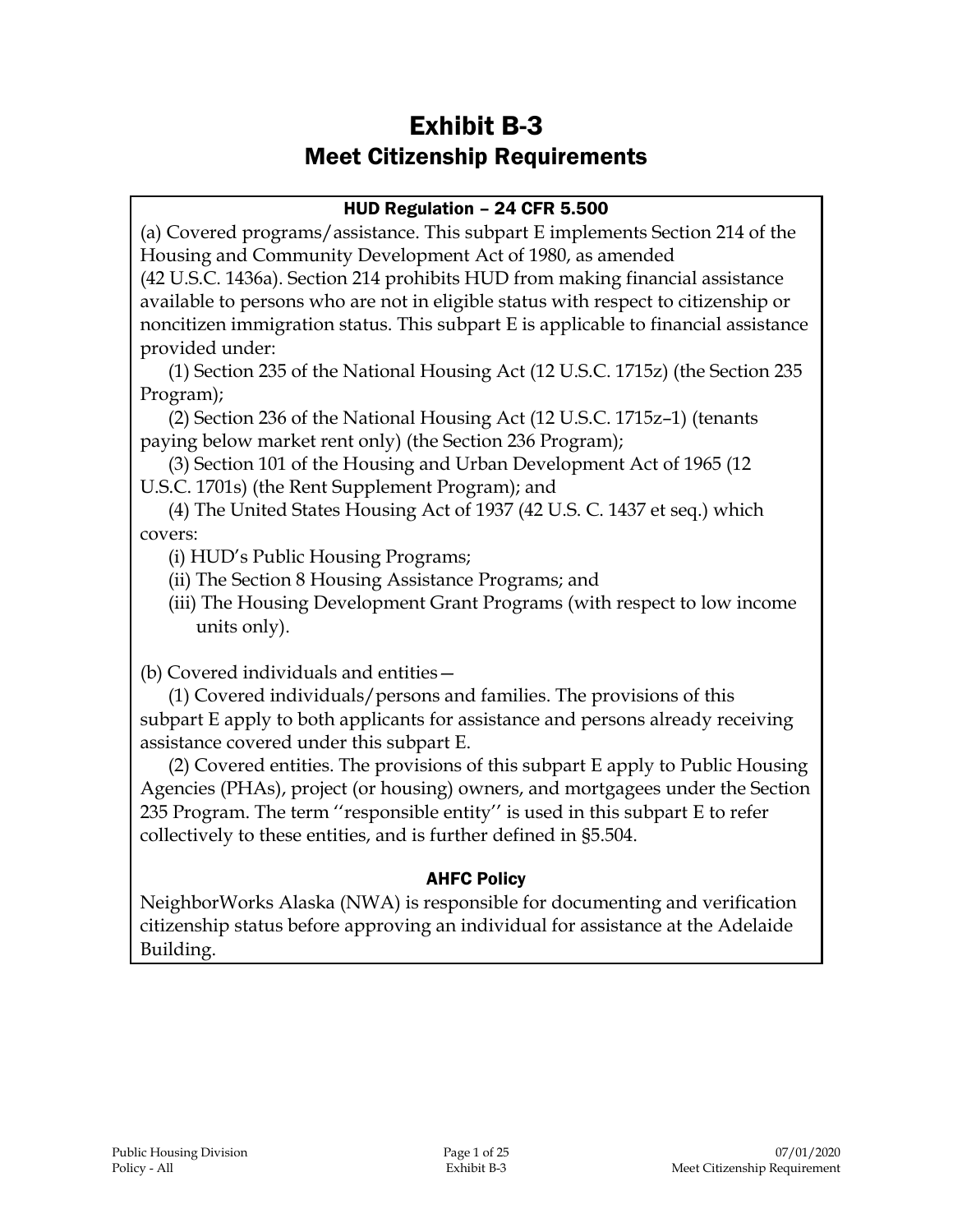# 1. Limited English Proficiency

#### HUD Regulation – 24 CFR 5.502

For any notice or document (decision, declaration, consent form, etc.) that this subpart E requires the responsible entity to provide to an individual, or requires the responsible entity to obtain the signature of an individual, the responsible entity, where feasible, must arrange for the notice or document to be provided to the individual in a language that is understood by the individual if the individual is not proficient in English. (See 24 CFR 8.6 of HUD's regulations for requirements concerning communications with persons with disabilities.)

# 2. Nondiscrimination Requirements

#### HUD Regulation – 24 CFR 5.524

The responsible entity shall administer the restrictions on use of assisted housing by noncitizens with ineligible immigration status imposed by this part in conformity with all applicable nondiscrimination and equal opportunity requirements, including, but not limited to, title VI of the Civil Rights Act of 1964 (42 U.S.C. 2000d–2000d–5) and the implementing regulations in 24 CFR part 1, section 504 of the Rehabilitation Act of 1973 (29 U.S.C. 794) and the implementing regulations in 24 CFR part 8, the Fair Housing Act (42 U.S.C. 3601– 3619) and the implementing regulations in 24 CFR part 100.

# 3. Restrictions on Assistance

#### HUD Regulation – 24 CFR 5.506

(a) Restrictions on assistance. Financial assistance under a Section 214 covered program is restricted to:

(1) Citizens; or

(2) Noncitizens who have eligible immigration status under one of the categories set forth in Section 214 (see 42 U.S.C. 1436a(a)).

(b) Family eligibility for assistance.

(1) A family shall not be eligible for assistance unless every member of the family residing in the unit is determined to have eligible status, as described in paragraph (a) of this section, or unless the family meets the conditions set forth in paragraph (b)(2) of this section.

(2) Despite the ineligibility of one or more family members, a mixed family may be eligible for one of the three types of assistance provided in §§5.516 and 5.518. A family without any eligible members and receiving assistance on June 19, 1995 may be eligible for temporary deferral of termination of assistance as provided in §§5.516 and 5.518.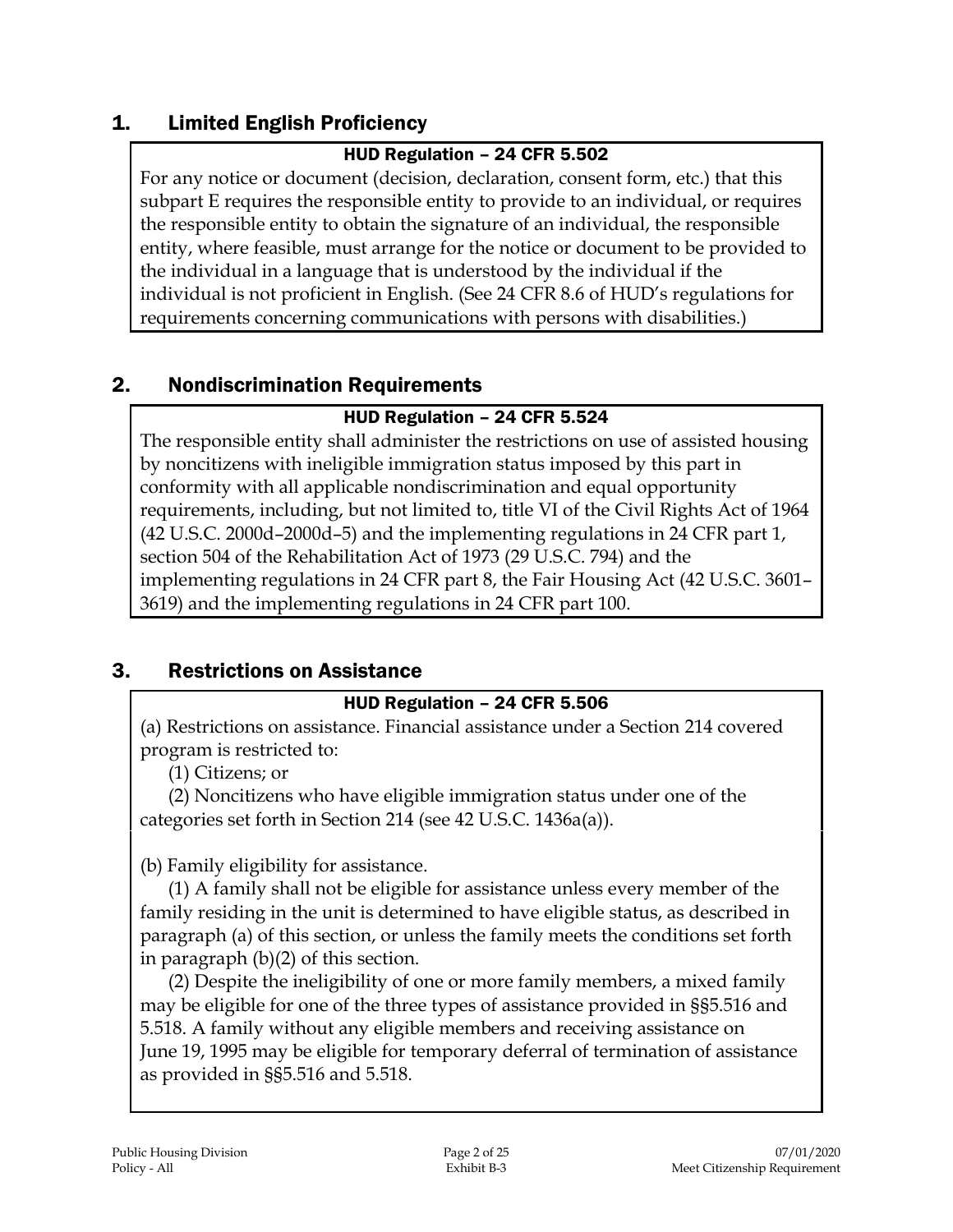(c) Preferences. Citizens of the Republic of Marshall Islands, the Federated States of Micronesia, and the Republic of Palau who are eligible for assistance under paragraph (a)(2) of this section are entitled to receive local preferences for housing assistance, except that, within Guam, such citizens who have such local preference will not be entitled to housing assistance in preference to any United States citizen or national resident therein who is otherwise eligible for such assistance.

# 4. Citizenship Choices

#### HUD Regulation – 24 CFR 5.508(a)

General. Eligibility for assistance or continued assistance under a Section 214 covered program is contingent upon a family's submission to the responsible entity of the documents described in paragraph (b) of this section for each family member. If one or more family members do not have citizenship or eligible immigration status, the family members may exercise the election not to contend to have eligible immigration status as provided in paragraph (e) of this section, and the provisions of §§5.516 and 5.518 shall apply.

#### 4.A. Declaration of Citizenship or Eligible Immigration Status

#### HUD Regulation – 24 CFR 5.508

(b) Evidence of citizenship or eligible immigration status. Each family member, regardless of age, must submit the following evidence to the responsible entity.

(1) For U.S. citizens or U.S. nationals, the evidence consists of a signed declaration of U.S. citizenship or U.S. nationality. The responsible entity may request verification of the declaration by requiring presentation of a United States passport or other appropriate documentation, as specified in HUD guidance.

(2) For noncitizens who are 62 years of age or older or who will be 62 years of age or older and receiving assistance under a Section 214 covered program on September 30, 1996 or applying for assistance on or after that date, the evidence consists of:

(i) A signed declaration of eligible immigration status; and

(ii) Proof of age document.

(3) For all other noncitizens, the evidence consists of:

(i) A signed declaration of eligible immigration status;

(ii) One of the INS documents referred to in §5.510; and

(iii) A signed verification consent form.

(c) Declaration.

(1) For each family member who contends that he or she is a U.S. citizen or a noncitizen with eligible immigration status, the family must submit to the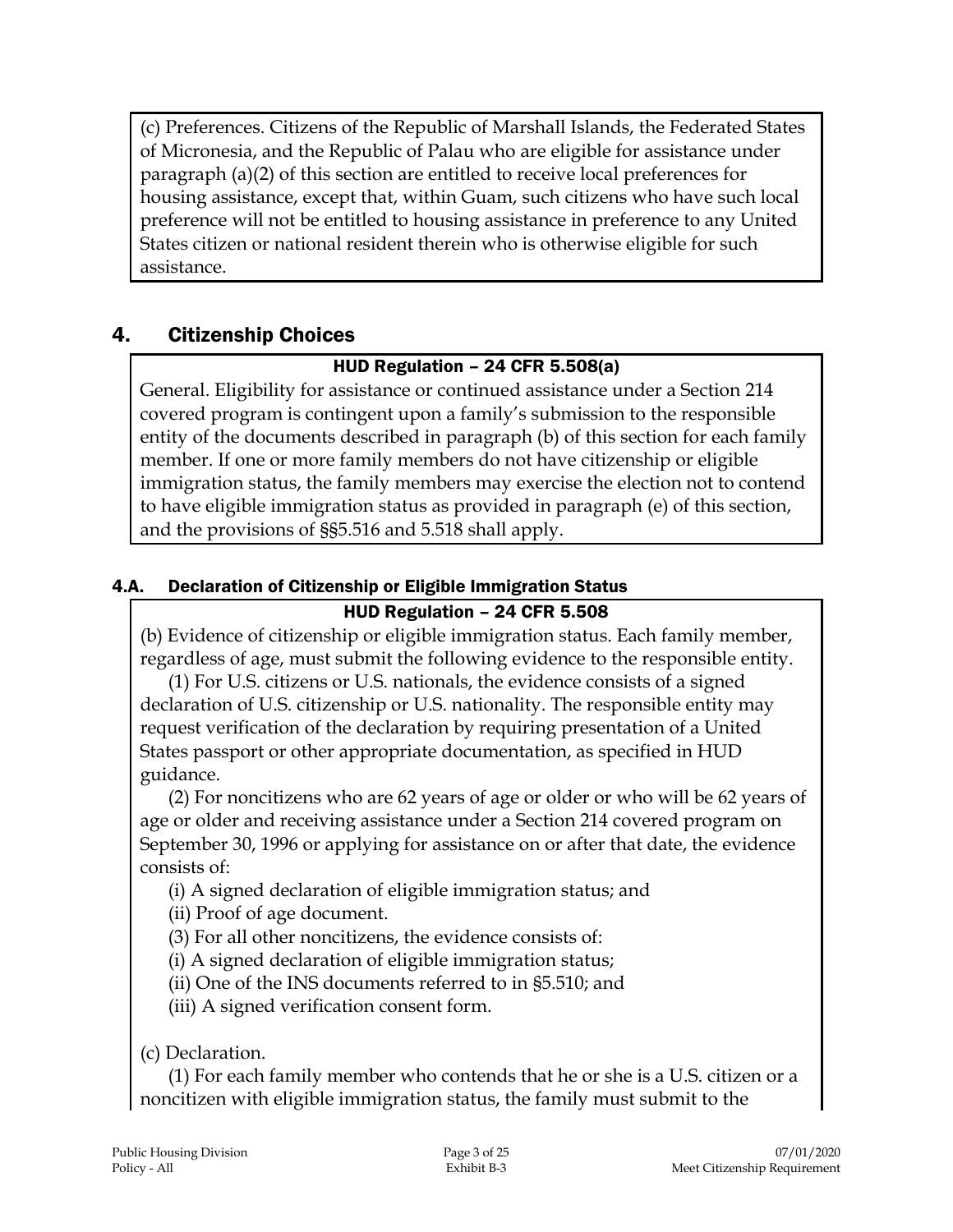responsible entity a written declaration, signed under penalty of perjury, by which the family member declares whether he or she is a U.S. citizen or a noncitizen with eligible immigration status.

- (i) For each adult, the declaration must be signed by the adult.
- (ii) For each child, the declaration must be signed by an adult residing in the assisted dwelling unit who is responsible for the child.
- (2) For Housing covered programs: The written declaration may be

incorporated as part of the application for housing assistance or may constitute a separate document.

## 4.B. Noncitizen with Eligible Immigration Status

#### HUD Regulation – 24 CFR 5.508(d)

Verification consent form—

(1) Who signs. Each noncitizen who declares eligible immigration status (except certain noncitizens who are 62 years of age or older as described in paragraph (b)(2) of this section) must sign a verification consent form as follows.

- (i) For each adult, the form must be signed by the adult.
- (ii) For each child, the form must be signed by an adult residing in the assisted dwelling unit who is responsible for the child.

(2) Notice of release of evidence by responsible entity. The verification consent form shall provide that evidence of eligible immigration status may be released by the responsible entity without responsibility for the further use or transmission of the evidence by the entity receiving it, to:

- (i) HUD, as required by HUD; and
- (ii) The INS for purposes of verification of the immigration status of the individual.

(3) Notice of release of evidence by HUD. The verification consent form also shall notify the individual of the possible release of evidence of eligible immigration status by HUD. Evidence of eligible immigration status shall only be released to the INS for purposes of establishing eligibility for financial assistance and not for any other purpose. HUD is not responsible for the further use or transmission of the evidence or other information by the INS.

## 4.C. Other Persons with Eligible Immigration Status

The following are specific groups of individuals and their citizenship or immigration status.

## 4.C.1. U.S. Territories and Possessions

U.S. nationals have the right to reside in the U.S. (i.e., the 50 states and District of Columbia) and may apply for citizenship by naturalization after three months of residency by passing a test in English and civics and by taking an oath of allegiance to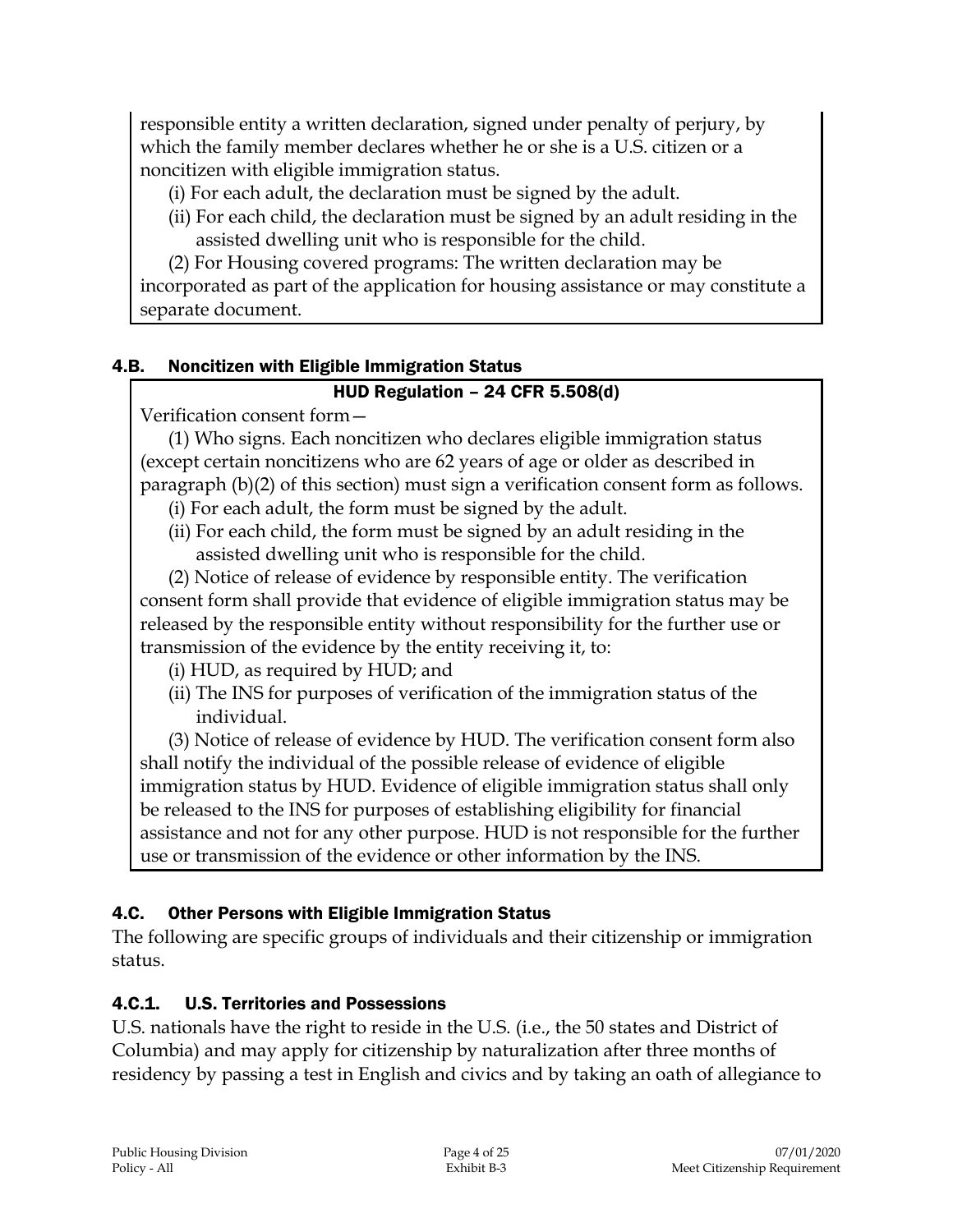the United States. U.S. nationals are allowed to travel freely between their territory and the U.S. mainland. U.S. nationals are eligible for housing assistance.

## **a. American Samoa**

American Samoa is an unincorporated territory of the United States of America. The citizens of American Samoa are U.S. nationals.

# **b. Commonwealth of the Northern Mariana Islands**

The Commonwealth of the Northern Mariana Islands consists of 15 islands in the northwestern Pacific Ocean. The CNMI includes all islands in the Mariana Archipelago and is an insular area and commonwealth of the United States. Persons born in these islands are U.S. citizens by birth.

# **c. Guam**

Persons born on the island of Guam after April 11, 1899 and their children, are citizens of the United States as of August 1, 1950.

# **d. Puerto Rico**

Puerto Rican citizenship was first legislated by the United States Congress in Article 7 of the Foraker Act of 1900 and later recognized in the Constitution of Puerto Rico. On March 2, 1917, the Jones–Shafroth Act was signed, collectively making Puerto Ricans U.S. citizens without rescinding their Puerto Rican citizenship.

## **e. Swains Island**

Swains Island is also known as Olosenga Island, Olohega Island, Quiros Island, Gente Hermosa Island, and Jennings Island. It was annexed in 1925 and made part of American Samoa. As it is part of American Samoa, persons born here are considered U.S. nationals.

# **f. U.S. Virgin Islands**

Previously the Danish West Indies of the Kingdom of Denmark–Norway, they were sold to the United States by Denmark in the Treaty of the Danish West Indies of 1916. They are classified by the U.N. as a non-selfgoverning territory and are currently an organized, unincorporated U.S. territory. Persons born in the U.S. Virgin Islands (islands are Saint Croix, Saint John, and Saint Thomas) are U.S. citizens.

# 4.C.2. Section 141 of the Compacts of Free Association

Citizens of the Federated States of Micronesia (FSM), the Republic of the Marshall Islands (RMI), and the Republic of Palau are admitted to the U.S. as nonimmigrants when admitted under the terms of those nations' respective Compacts of Free Association with the United States. These three countries are sometimes referred to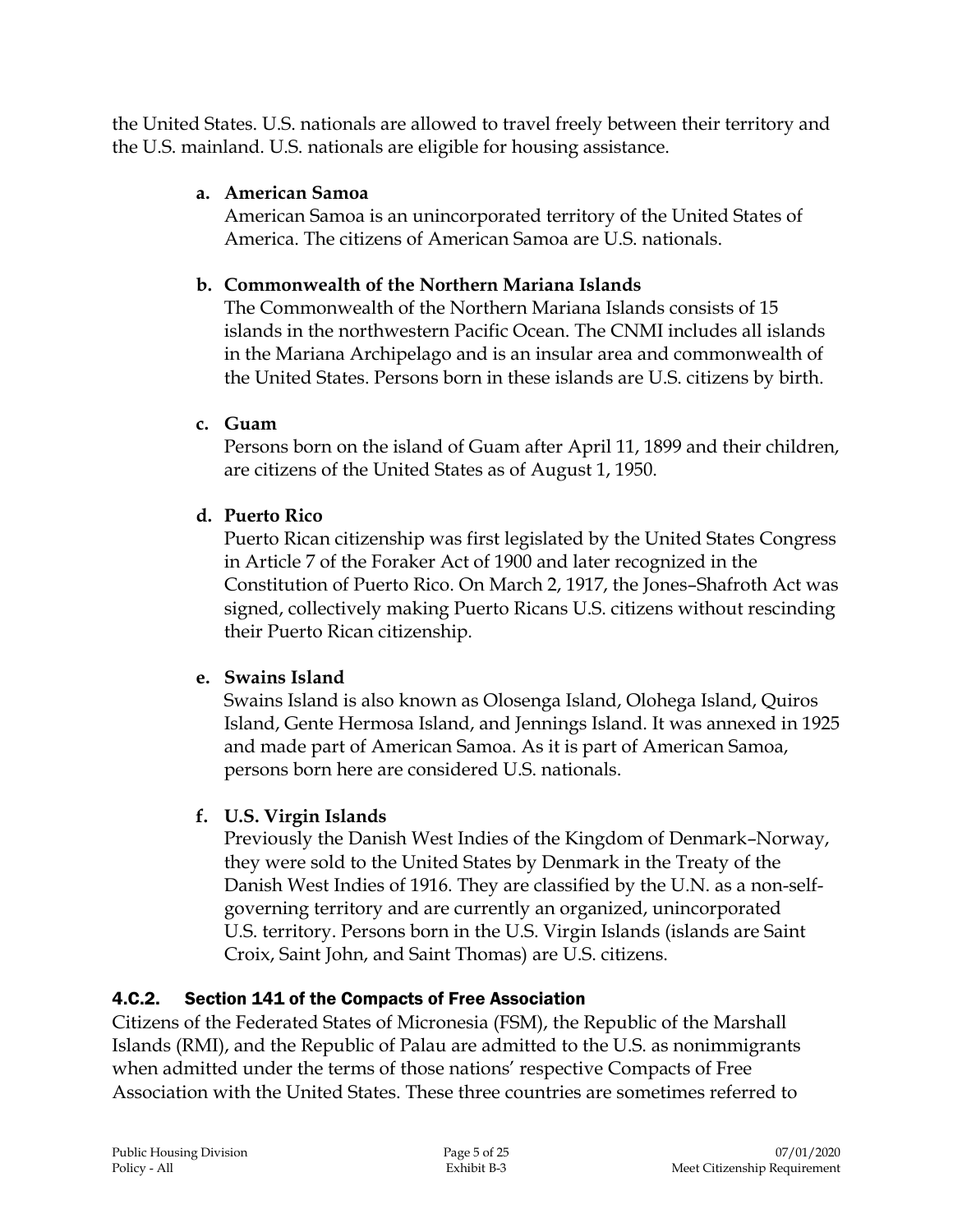collectively as the "Freely Associated States." These persons are not citizens or nationals of the U.S.

Under their respective Compacts of Free Association, these persons are eligible to work in the U.S. as nonimmigrants for an unlimited length of time. Most citizens of the FSM, the RMI, and Palau who are lawfully present in the U.S. are Compact nonimmigrants, but some have lawful permanent resident status or some other status under U.S. immigration law.

#### Public and Indian Housing Notice 2001-27<sup>1</sup>

Section 3(b) of Public Law 106-504, enacted November 13, 2000, amends Section 214 (a) of the Housing and Community Development Act of 1980 (USC 1436a(a)) to provide that an alien who is a lawful resident in the United States and its territories and its possessions under section 141 of the Compacts of Free Association between the government of the United States and the Governments of the Marshall Islands, the Federated States of Micronesia and Palau (collectively referred to as "the Freely Associated States"(FAS)) is eligible for financial assistance while the applicable section is in effect.

# 4.C.3. Canadian Indian

Since 1794, aboriginal peoples have been guaranteed the right to trade and travel between the United States and Canada, which was then a territory of Great Britain. This right is recognized in Article III of the Jay Treaty, also known as the Treaty of Amity, Commerce and Navigation of 1794 and subsequent laws that stem from the Jay Treaty.

Canadian-born people with at least 50 percent aboriginal blood can enter, live in, and work in the United States without immigration restrictions. This right is guaranteed by federal statute (8 U.S. Code 1359) and the federal court case Akins v. Saxbe, 380 F. Supp. 1210 (D.Me. 1974). These rights include the ability to:

- 1. Cross the U.S./Canadian border freely.
- 2. Live and work in the U.S.
- 3. Be eligible for public benefits such as Medicaid, Supplemental Security Income (SSI), Medicare, unemployment benefits, and other public assistance provided the person meets the appropriate agency guidelines.
	- o Federal benefits may include federal student loans, Section 8 housing, and veterans' benefits.
	- o State benefits may include public assistance, Women/Infants/Children ("WIC"), and Temporary Assistance for Needy Families (TANF).

 $\overline{a}$ 

<sup>1</sup> Public and Indian Housing Notice 2001-27 dated August 3, 2001 titled "Implementation of Public Law 106-504 regarding the eligibility of the citizens of the Freely Associated States for federally assisted housing"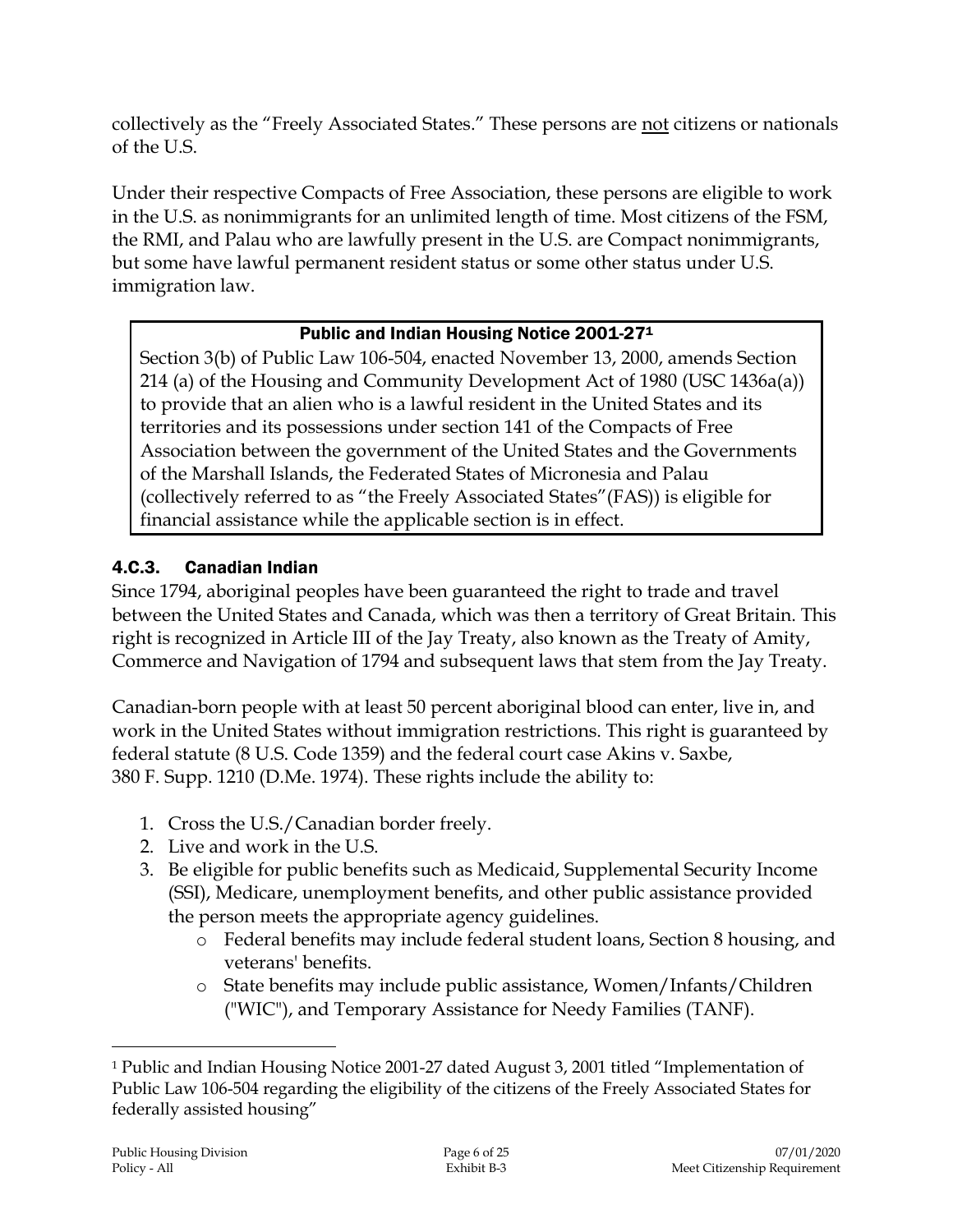# 4.C.4. Panama Canal Zone

Persons born in the Panama Canal Zone whose mother or father was a U.S. citizen is a U.S. citizen.

# 4.C.5. Independent State of Samoa (Western Samoa)

Samoa has been an independent sovereign state since 1962. Citizenship in Samoa is not the same as citizenship in American Samoa. For persons born in Samoa, they must provide evidence of eligible immigration status.

#### 4.D. Ineligible Noncitizen or Choose Not to State

#### HUD Regulation – 24 CFR 5.508(e)

Individuals who do not contend that they have eligible status. If one or more members of a family elect not to contend that they have eligible immigration status, and other members of the family establish their citizenship or eligible immigration status, the family may be eligible for assistance under §§5.516 and 5.518, or §5.520, despite the fact that no declaration or documentation of eligible status is submitted for one or more members of the family. The family, however, must identify in writing to the responsible entity, the family member (or members) who will elect not to contend that he or she has eligible immigration status.

## HUD Regulation – 24 CFR 5.511

(a) General. Except as described in paragraph (b) of this section and §5.514, no individual or family applying for assistance may receive such assistance prior to the verification of the eligibility of at least the individual or one family member. Verification of eligibility consistent with §5.514 occurs when the individual or family members have submitted documentation to the responsible entity in accordance with §5.508.

(b) PHA election to provide assistance before verification. A PHA that is a responsible entity under this subpart may elect to provide assistance to a family before the verification of the eligibility of the individual or one family member.

## 4.D.1. Noncitizen Student

## HUD Regulation – 24 FR 5.522

(a) General. The provisions of §§5.516 and 5.518 permitting continued assistance or temporary deferral of termination of assistance for certain families do not apply to any person who is determined to be a noncitizen student as in paragraph  $(c)(2)(A)$  of Section 214 (42 U.S.C. 1436a $(c)(2)(A)$ ). The family of a noncitizen student may be eligible for prorated assistance, as provided in paragraph (b)(2) of this section.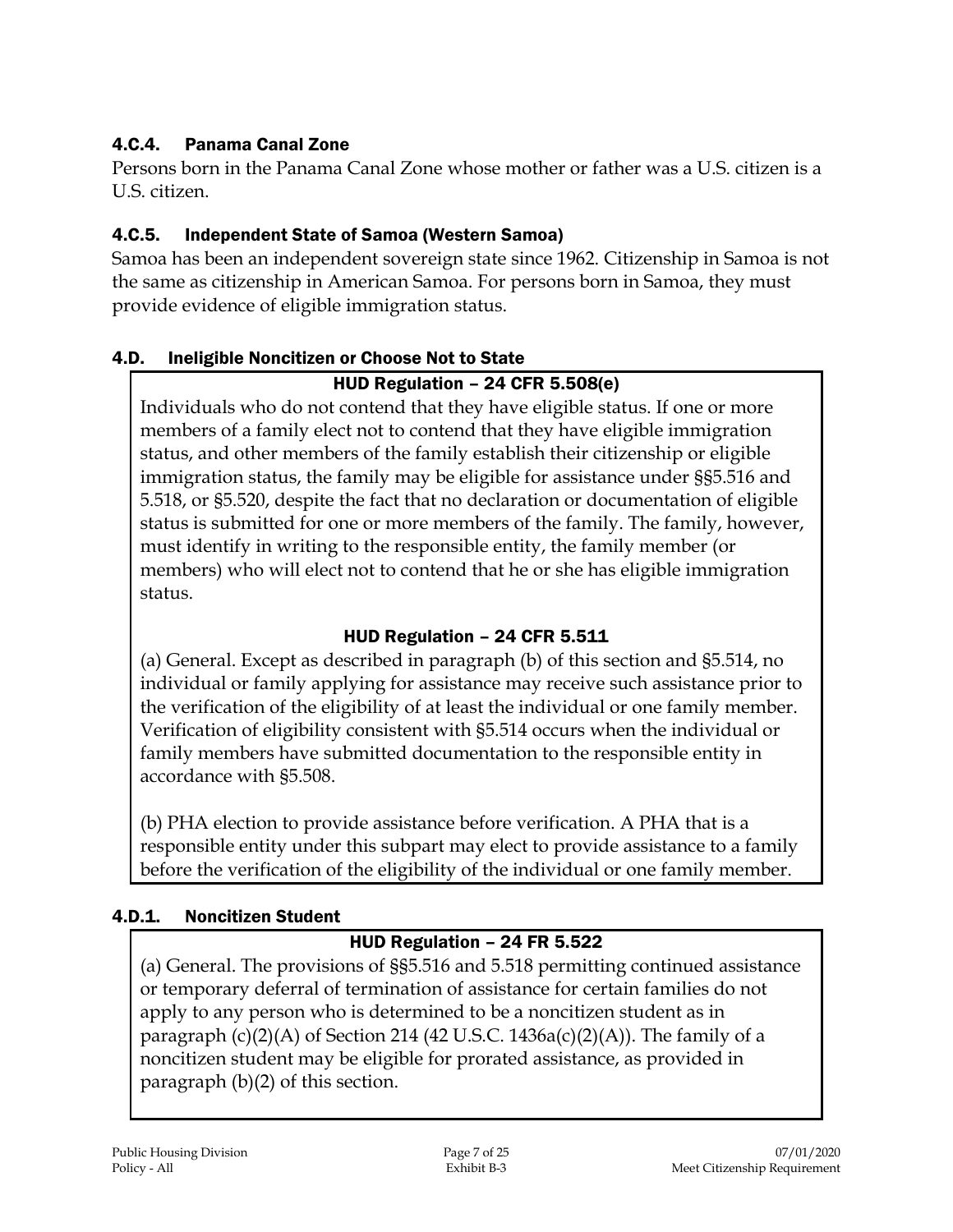(b) Family of noncitizen students.

(1) The prohibition on providing assistance to a noncitizen student as described in paragraph (a) of this section extends to the noncitizen spouse of the noncitizen student and minor children accompanying the student or following to join the student.

(2) The prohibition on providing assistance to a noncitizen student does not extend to the citizen spouse of the noncitizen student and the children of the citizen spouse and noncitizen student.

#### 4.D.2. Other Alien Status

Under no circumstances will AHFC provide assistance to alien visitors, tourists, diplomats, or students who enter the United States temporarily with no intention of abandoning their residence in a foreign country.

#### 4.E. Mixed or Prorated Family

#### HUD Regulation – 24 CFR 5.516(a)

Assistance available for tenant mixed families—

(1) General. Preservation assistance is available to tenant mixed families, following completion of the appeals and informal hearing procedures provided in §5.514. There are three types of preservation assistance:

- (i) Continued assistance (see paragraph (a) of §5.518);
- (ii) Temporary deferral of termination of assistance (see paragraph (b) of §5.518); or
- (iii) Prorated assistance (see §5.520, a mixed family must be provided prorated assistance if the family so requests).
- (2) Availability of assistance—
- (i) For Housing covered programs: One of the three types of assistance described is available to tenant mixed families assisted under a National Housing Act or 1965 HUD Act covered program, depending upon the family's eligibility for such assistance. Continued assistance must be provided to a mixed family that meets the conditions for eligibility for continued assistance.
- (ii) For Section 8 or Public Housing covered programs. One of the three types of assistance described may be available to tenant mixed families assisted under a Section 8 or Public Housing covered program.

#### HUD Regulation – 24 CFR 5.516(b)

Assistance available for applicant mixed families. Prorated assistance is also available for mixed families applying for assistance as provided in §5.520.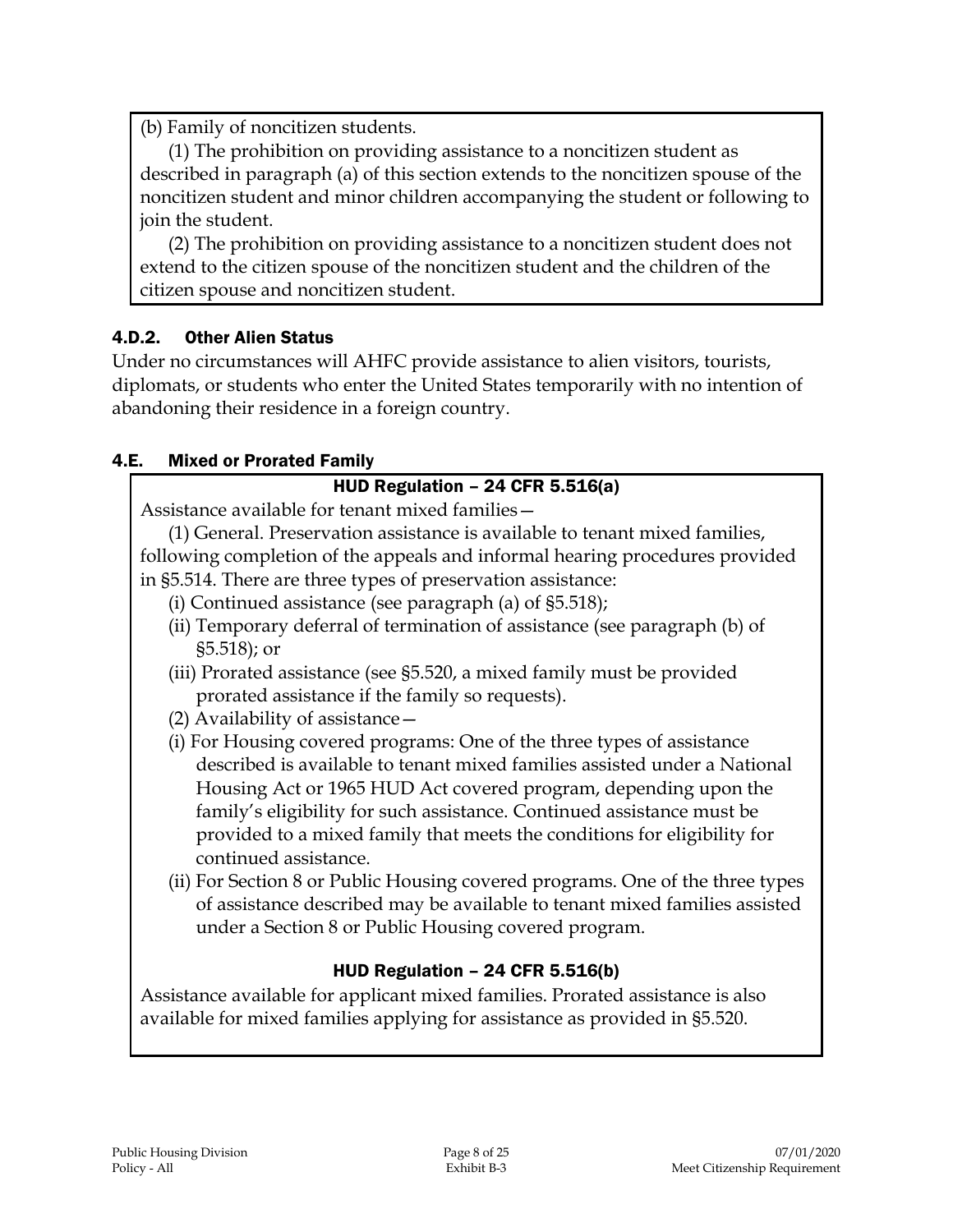## HUD Regulation – 24 CFR 5.518(d)

Notification of decision on family preservation assistance. A responsible entity shall notify the family of its decision concerning the family's qualification for family preservation assistance. If the family is ineligible for family preservation assistance, the notification shall state the reasons, which must be based on relevant factors. For tenant families, the notice also shall inform the family of any applicable appeal rights.

#### 4.E.1. Preservation Assistance – Continued

#### HUD Regulation – 24 CFR 5.518

(a) Continued assistance—

(1) General. A mixed family may receive continued housing assistance if all of the following conditions are met (a mixed family assisted under a Housing covered program must be provided continued assistance if the family meets the following conditions):

- (i) The family was receiving assistance under a Section 214 covered program on June 19, 1995;
- (ii) The family's head of household or spouse has eligible immigration status as described in §5.506; and
- (iii) The family does not include any person (who does not have eligible immigration status) other than the head of household, any spouse of the head of household, any parents of the head of household, any parents of the spouse, or any children of the head of household or spouse.

(2) Proration of continued assistance. A family entitled to continued assistance before November 29, 1996 is entitled to continued assistance as described in paragraph (a) of this section. A family entitled to continued assistance after November 29, 1996 shall receive prorated assistance as described in §5.520.

# 4.E.2. Preservation Assistance – Temporary Deferral

## HUD Regulation – 24 CFR 5.518

(b) Temporary deferral of termination of assistance—

(1) Eligibility for this type of assistance. If a mixed family qualifies for prorated assistance (and does not qualify for continued assistance), but decides not to accept prorated assistance, or if a family has no members with eligible immigration status, the family may be eligible for temporary deferral of termination of assistance if necessary to permit the family additional time for the orderly transition of those family members with ineligible status, and any other family members involved, to other affordable housing. Other affordable housing is used in the context of transition of an ineligible family from a rent level that reflects HUD assistance to a rent level that is unassisted; the term refers to housing that is not substandard, that is of appropriate size for the family and that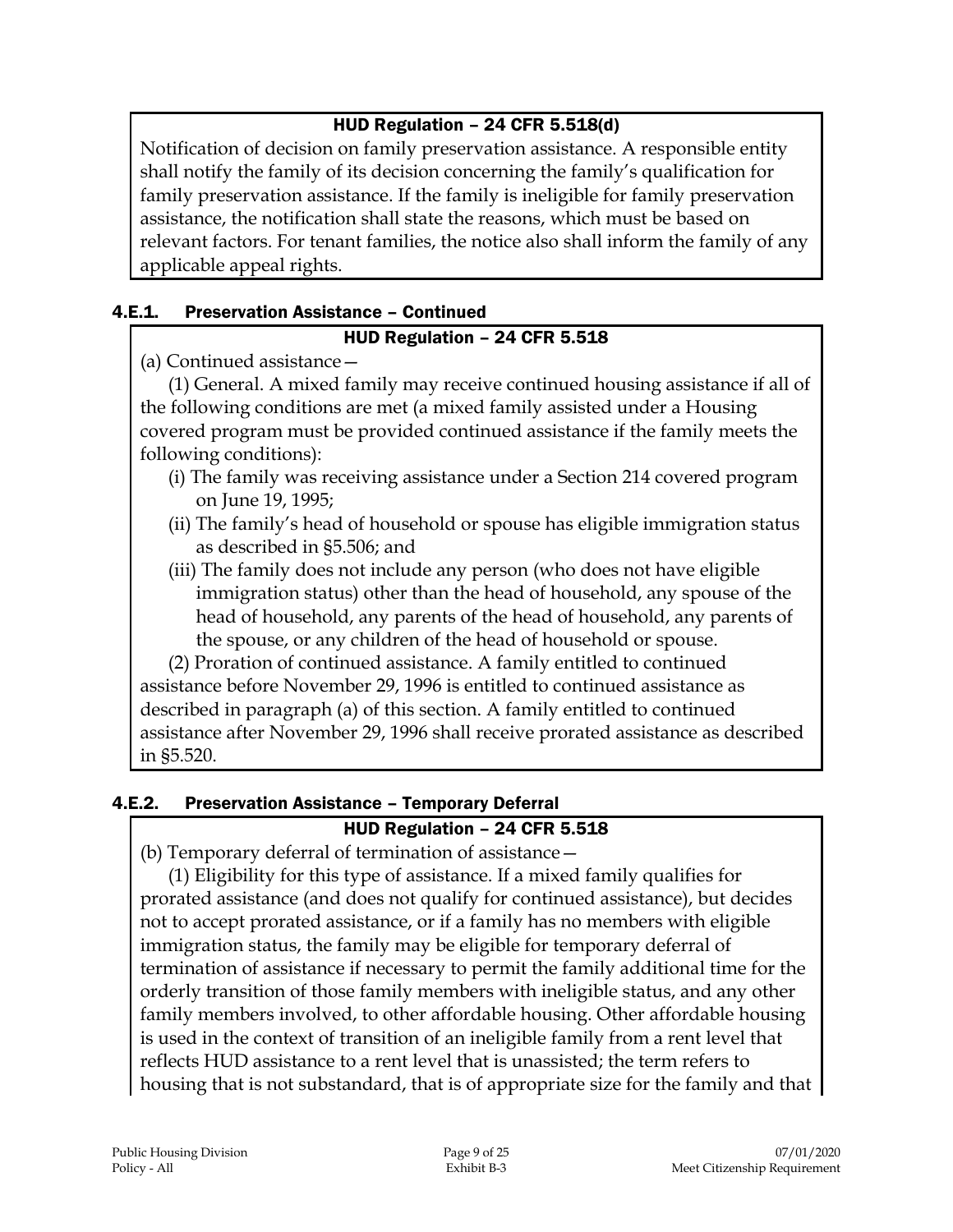can be rented for an amount not exceeding the amount that the family pays for rent, including utilities, plus 25 percent.

(2) Housing covered programs: Conditions for granting temporary deferral of termination of assistance. The responsible entity shall grant a temporary deferral of termination of assistance to a mixed family if the family is assisted under a Housing covered program and one of the following conditions is met:

- (i) The family demonstrates that reasonable efforts to find other affordable housing of appropriate size have been unsuccessful (for purposes of this section, reasonable efforts include seeking information from, and pursuing leads obtained from the State housing agency, the city government, local newspapers, rental agencies and the owner);
- (ii) The vacancy rate for affordable housing of appropriate size is below five percent in the housing market for the area in which the project is located; or
- (iii) The consolidated plan, as described in 24 CFR part 91 and if applicable to the covered program, indicates that the local jurisdiction's housing market lacks sufficient affordable housing opportunities for households having a size and income similar to the family seeking the deferral.

(3) Time limit on deferral period. If temporary deferral of termination of assistance is granted, the deferral period shall be for an initial period not to exceed six months. The initial period may be renewed for additional periods of six months, but the aggregate deferral period for deferrals provided after November 29, 1996 shall not exceed a period of eighteen months. The aggregate deferral period for deferrals granted prior to November 29, 1996 shall not exceed 3 years. These time periods do not apply to a family which includes a refugee under section 207 of the Immigration and Nationality Act or an individual seeking asylum under section 208 of that Act.

(4) Notification requirements for beginning of each deferral period. At the beginning of each deferral period, the responsible entity must inform the family of its ineligibility for financial assistance and offer the family information concerning, and referrals to assist in finding, other affordable housing.

(5) Determination of availability of affordable housing at end of each deferral period.

(i) Before the end of each deferral period, the responsible entity must satisfy the applicable requirements of either paragraph  $(b)(5)(i)(A)$  or  $(B)$  of this section. Specifically, the responsible entity must:

(A) For Housing covered programs: Make a determination that one of the two conditions specified in paragraph (b)(2) of this section continues to be met (note: affordable housing will be determined to be available if the vacancy rate is five percent or greater), the owner's knowledge and the tenant's evidence indicate that other affordable housing is available; or (B) For Section 8 or Public Housing covered programs: Make a determination of the availability of affordable housing of appropriate size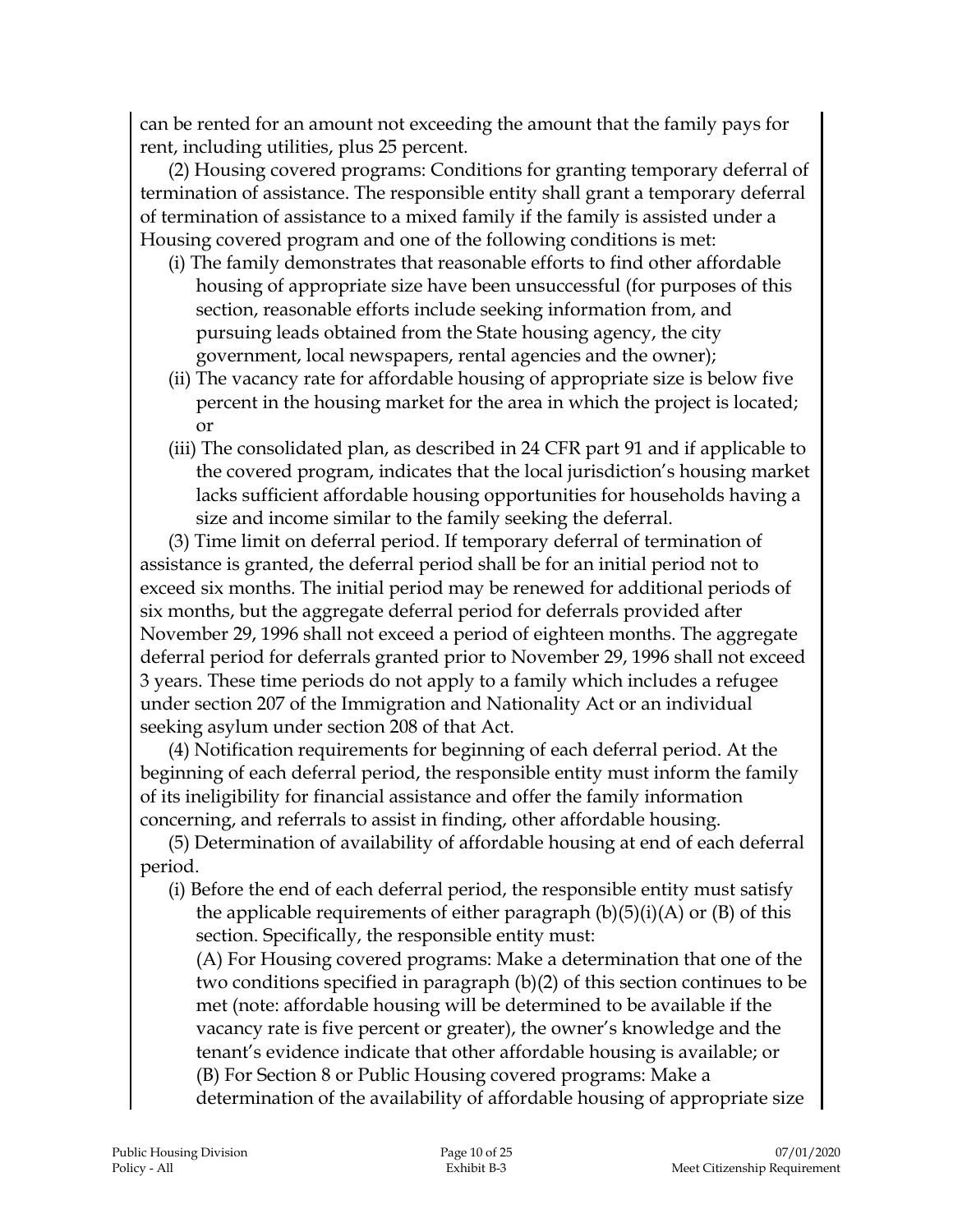based on evidence of conditions which when taken together will demonstrate an inadequate supply of affordable housing for the area in which the project is located, the consolidated plan (if applicable, as described in 24 CFR part 91), the responsible entity's own knowledge of the availability of affordable housing, and on evidence of the tenant family's efforts to locate such housing.

(ii) The responsible entity must also:

(A) Notify the tenant family in writing, at least 60 days in advance of the expiration of the deferral period, that termination will be deferred again (provided that the granting of another deferral will not result in aggregate deferral periods that exceeds the maximum deferral period). This time period does not apply to a family which includes a refugee under section 207 of the Immigration and Nationality Act or an individual seeking asylum under section 208 of that Act, and a determination was made that other affordable housing is not available; or

(B) Notify the tenant family in writing, at least 60 days in advance of the expiration of the deferral period, that termination of financial assistance will not be deferred because either granting another deferral will result in aggregate deferral periods that exceed the maximum deferral period (unless the family includes a refugee under section 207 of the Immigration and Nationality Act or an individual seeking asylum under section 208 of that Act), or a determination has been made that other affordable housing is available.

(c) Option to select proration of assistance at end of deferral period. A family who is eligible for, and receives temporary deferral of termination of assistance, may request, and the responsible entity shall provide proration of assistance at the end of the deferral period if the family has made a good faith effort during the deferral period to locate other affordable housing.

## 4.E.3. Preservation Assistance – Prorated

## HUD Regulation – 24 CFR 5.520

(a) Applicability. This section applies to a mixed family other than a family receiving continued assistance, or other than a family who is eligible for and requests and receives temporary deferral of termination of assistance. An eligible mixed family who requests prorated assistance must be provided prorated assistance.

(c) Method of prorating assistance for Section 8 covered programs—

(1) Section 8 assistance other than assistance provided for a tenancy under the Section 8 Rental Voucher Program or for an over-FMR tenancy in the Section 8 Rental Certificate Program. For Section 8 assistance other than assistance for a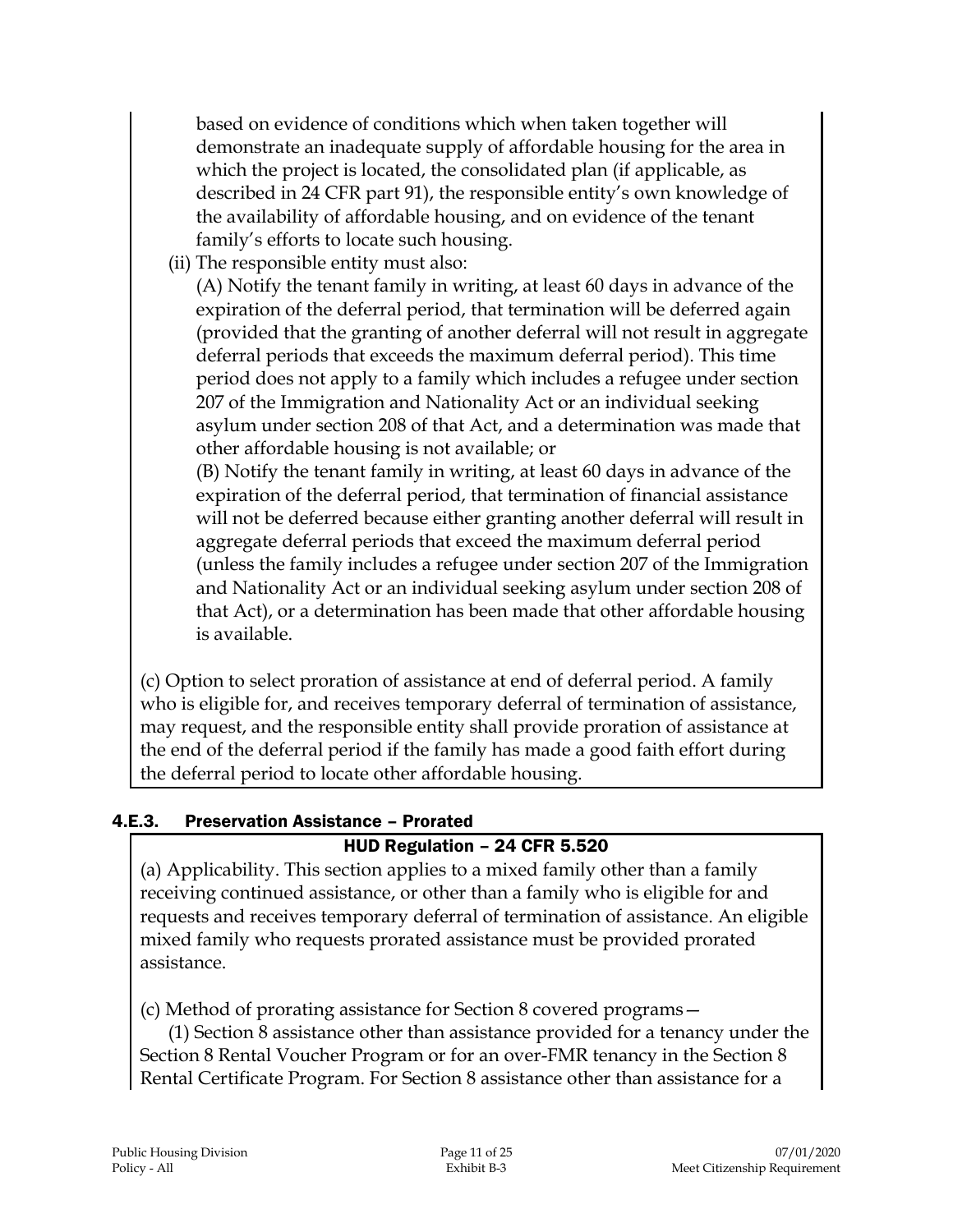tenancy under the voucher program or an over-FMR tenancy under the certificate program, the PHA must prorate the family's assistance as follows:

- (i) Step 1. Determine gross rent for the unit. (Gross rent is contract rent plus any allowance for tenant paid utilities).
- (ii) Step 2. Determine total tenant payment in accordance with section 5.613(a). (Annual income includes income of all family members, including any family member who has not established eligible immigration status.)
- (iii) Step 3. Subtract amount determined in paragraph  $(c)(1)(ii)$ , (Step 2), from amount determined in paragraph (c)(1)(i), (Step 1).
- (iv) Step 4. Multiply the amount determined in paragraph  $(c)(1)(iii)$ , (Step 3) by a fraction for which:

(A) The numerator is the number of family members who have established eligible immigration status; and

(B) The denominator is the total number of family members. (v) Prorated housing assistance. The amount determined in paragraph (c)(1)(iv), (Step 4) is the prorated housing assistance payment for a mixed family.

(vi) No effect on contract rent. Proration of the housing assistance payment does not affect contract rent to the owner. The family must pay as rent the portion of contract rent not covered by the prorated housing assistance payment.

(2) Assistance for a Section 8 voucher tenancy or over-FMR tenancy. For a tenancy under the voucher program or for an over-FMR tenancy under the certificate program, the PHA must prorate the family's assistance as follows:

- (i) Step 1. Determine the amount of the pre-proration housing assistance payment. (Annual income includes income of all family members, including any family member who has not established eligible immigration status.)
- (ii) Step 2. Multiply the amount determined in paragraph  $(c)(2)(i)$ , (Step 1) by a fraction for which:

(A) The numerator is the number of family members who have established eligible immigration status; and

(B) The denominator is the total number of family members. (iii) Prorated housing assistance. The amount determined in paragraph (c)(2)(ii), (Step 2) is the prorated housing assistance payment for a mixed family.

(iv) No effect on rent to owner. Proration of the housing assistance payment does not affect rent to owner. The family must pay the portion of rent to owner not covered by the prorated housing assistance payment.

(d) Method of prorating assistance for Public Housing covered programs. The PHA shall prorate the family's assistance by: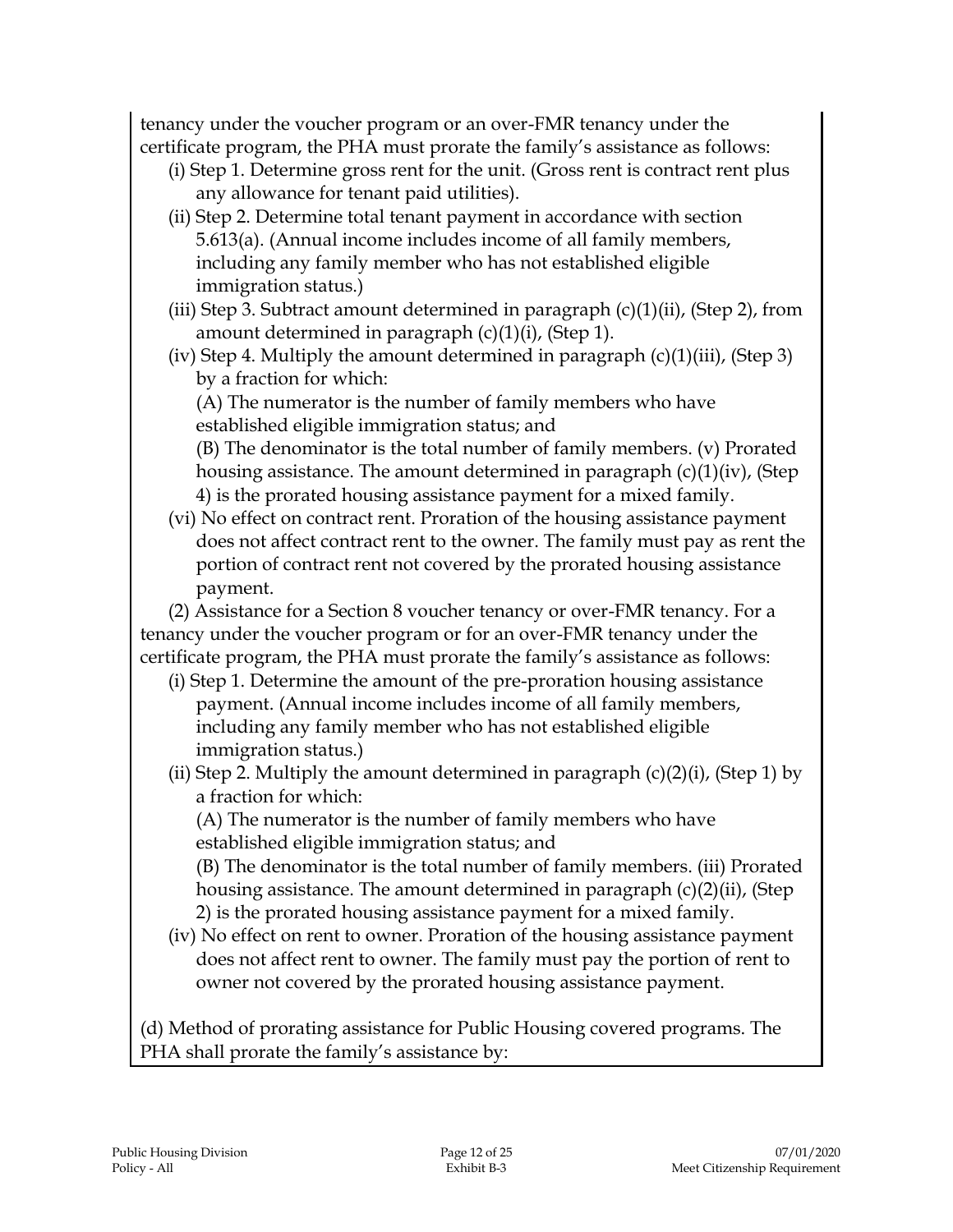(1) Step 1. Determining total tenant payment in accordance with 24 CFR 913.107(a). (Annual income includes income of all family members, including any family member who has not established eligible immigration status.)

(2) Step 2. Subtracting the total tenant payment from a HUD-supplied ''public housing maximum rent'' applicable to the unit or the PHA. (This ''maximum rent'' shall be determined by HUD using the 95th percentile rent for the PHA.) The result is the maximum subsidy for which the family could qualify if all members were eligible (''family maximum subsidy'').

(3) Step 3. Dividing the family maximum subsidy by the number of persons in the family (all persons) to determine the maximum subsidy per each family member who has citizenship or eligible immigration status (''eligible family member''). The subsidy per eligible family member is the ''member maximum subsidy''.

(4) Step 4. Multiplying the member maximum subsidy by the number of family members who have citizenship or eligible immigration status (''eligible family members'').

(5) Step 5. The product of steps 1 through 4, as set forth in paragraph  $(d)(2)$  of this section is the amount of subsidy for which the family is eligible (''eligible subsidy''). The family's rent is the ''public housing maximum rent'' minus the amount of the eligible subsidy.

## 5. Regular Examination

As part of its regular or annual examination process, NWA will update any changes in eligible immigration status. This includes updating verification of eligible status, when necessary.

## 6. Delay of Assistance

#### HUD Regulation – 24 CFR 5.514

(a) General. Assistance to a family may not be delayed, denied, reduced or terminated because of the immigration status of a family member except as provided in this section.

(b) Restrictions on delay, denial, reduction or termination of assistance—

(1) Restrictions on reduction, denial or termination of assistance for applicants and tenants. Assistance to an applicant or tenant shall not be delayed, denied, reduced, or terminated, on the basis of ineligible immigration status of a family member if:

(i) The primary and secondary verification of any immigration documents that were timely submitted has not been completed;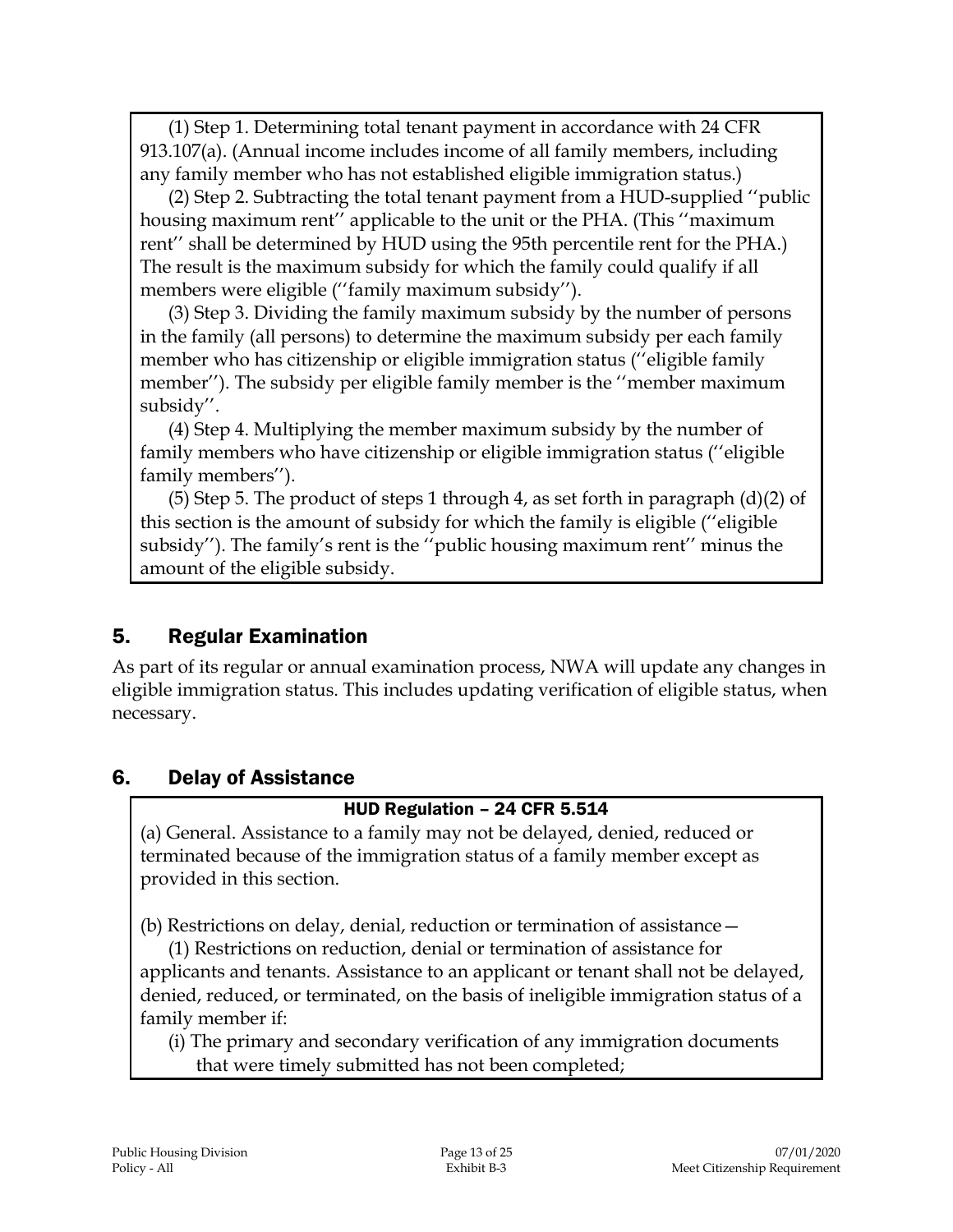- (ii) The family member for whom required evidence has not been submitted has moved from the assisted dwelling unit;
- (iii) The family member who is determined not to be in an eligible immigration status following INS verification has moved from the assisted dwelling unit;
- (iv) The INS appeals process under §5.514(e) has not been concluded;
- (v) Assistance is prorated in accordance with §5.520; or
- (vi) Assistance for a mixed family is continued in accordance with §§5.516 and 5.518; or
- (vii) Deferral of termination of assistance is granted in accordance with §§5.516 and 5.518.

(2) Restrictions on delay, denial, reduction or termination of assistance pending fair hearing for tenants. In addition to the factors listed in paragraph (b)(1) of this section, assistance to a tenant cannot be delayed, denied, reduced or terminated until the completion of the informal hearing described in paragraph (f) of this section.

## 7. Notification to Family

#### HUD Regulation – 24 CFR 5.508(f)

Notification of requirements of Section 214—

(1) When notice is to be issued. Notification of the requirement to submit evidence of citizenship or eligible immigration status, as required by this section, or to elect not to contend that one has eligible status as provided by paragraph (e) of this section, shall be given by the responsible entity as follows:

- (i) Applicant's notice. The notification described in paragraph  $(f)(1)$  of this section shall be given to each applicant at the time of application for assistance. Applicants whose applications are pending on June 19, 1995, shall be notified of the requirement to submit evidence of eligible status as soon as possible after June 19, 1995.
- (ii) Notice to tenants. The notification described in paragraph  $(f)(1)$  of this section shall be given to each tenant at the time of, and together with, the responsible entity's notice of regular reexamination of income, but not later than one year following June 19, 1995.
- (iii) Timing of mortgagor's notice. A mortgagor receiving Section 235 assistance must be provided the notification described in paragraph (f)(1) of this section and any additional requirements imposed under the Section 235 Program.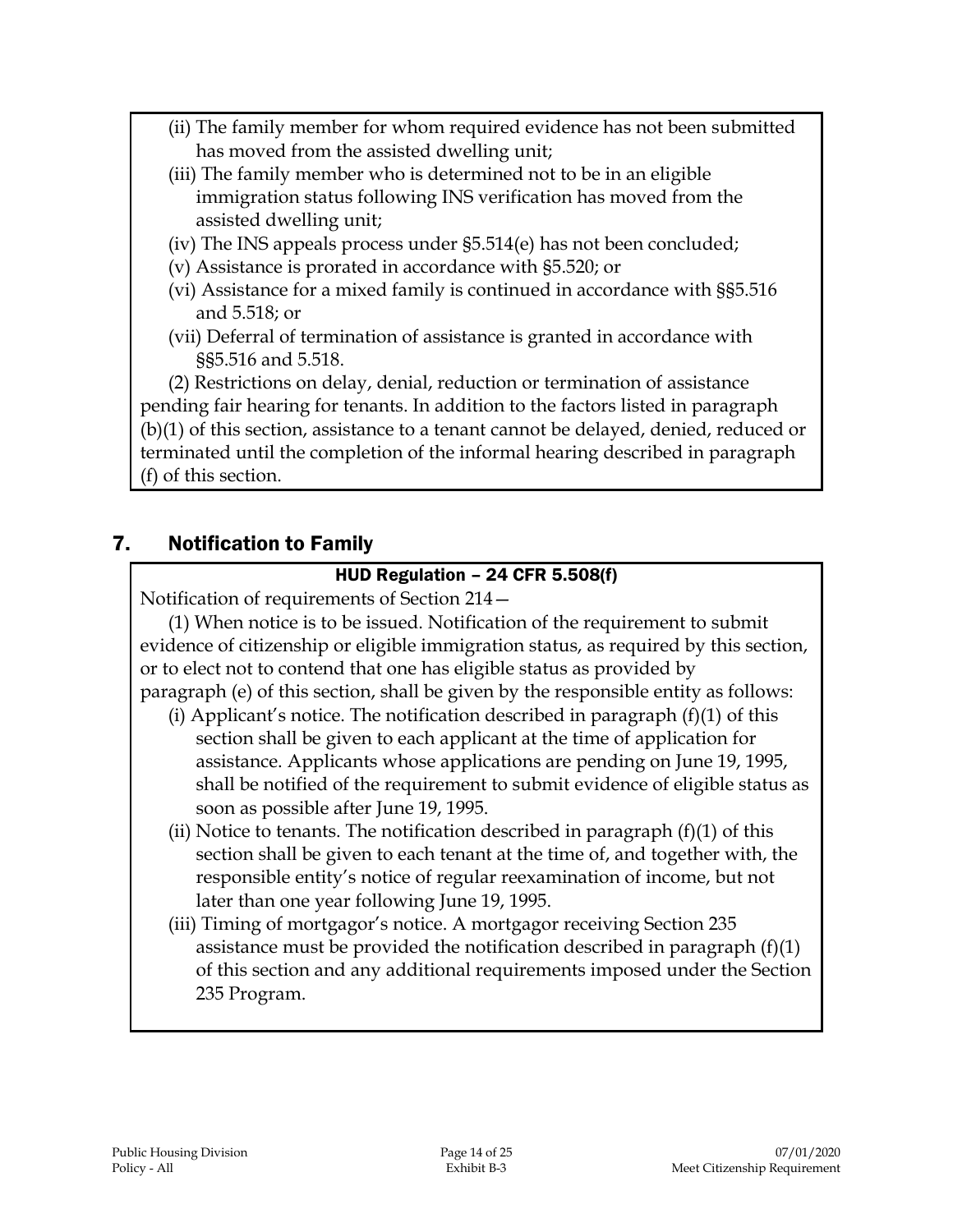- (2) Form and content of notice. The notice shall:
	- (i) State that financial assistance is contingent upon the submission and verification, as appropriate, of evidence of citizenship or eligible immigration status as required by paragraph (a) of this section;
	- (ii) Describe the type of evidence that must be submitted, and state the time period in which that evidence must be submitted (see paragraph  $(g)$  of this section concerning when evidence must be submitted); and
	- (iii) State that assistance will be prorated, denied or terminated, as appropriate, upon a final determination of ineligibility after all appeals have been exhausted (see §5.514 concerning INS appeal, and informal hearing process) or, if appeals are not pursued, at a time to be specified in accordance with HUD requirements. Tenants also shall be informed of how to obtain assistance under the preservation of families provisions of §§5.516 and 5.518.

## 7.A. Evidence Submission

# HUD Regulation – 24 CFR 5.510

(a) General. A responsible entity shall request and review original documents of eligible immigration status. The responsible entity shall retain photocopies of the documents for its own records and return the original documents to the family.

(b) Acceptable evidence of eligible immigration status. Acceptable evidence of eligible immigration status shall be the original of a document designated by INS as acceptable evidence of immigration status in one of the six categories mentioned in §5.506(a) for the specific immigration status claimed by the individual.

## 7.B. Evidence Submission Deadlines

## HUD Regulation – 24 CFR 5.508(g)

When evidence of eligible status is required to be submitted. The responsible entity shall require evidence of eligible status to be submitted at the times specified in paragraph (g) of this section, subject to any extension granted in accordance with paragraph (h) of this section.

(1) Applicants. For applicants, responsible entities must ensure that evidence of eligible status is submitted not later than the date the responsible entity anticipates or has knowledge that verification of other aspects of eligibility for assistance will occur (see §5.512(a)).

(2) Tenants. For tenants, evidence of eligible status is required to be submitted as follows:

(i) For financial assistance under a Section 214 covered program, with the exception of Section 235 assistance payments, the required evidence shall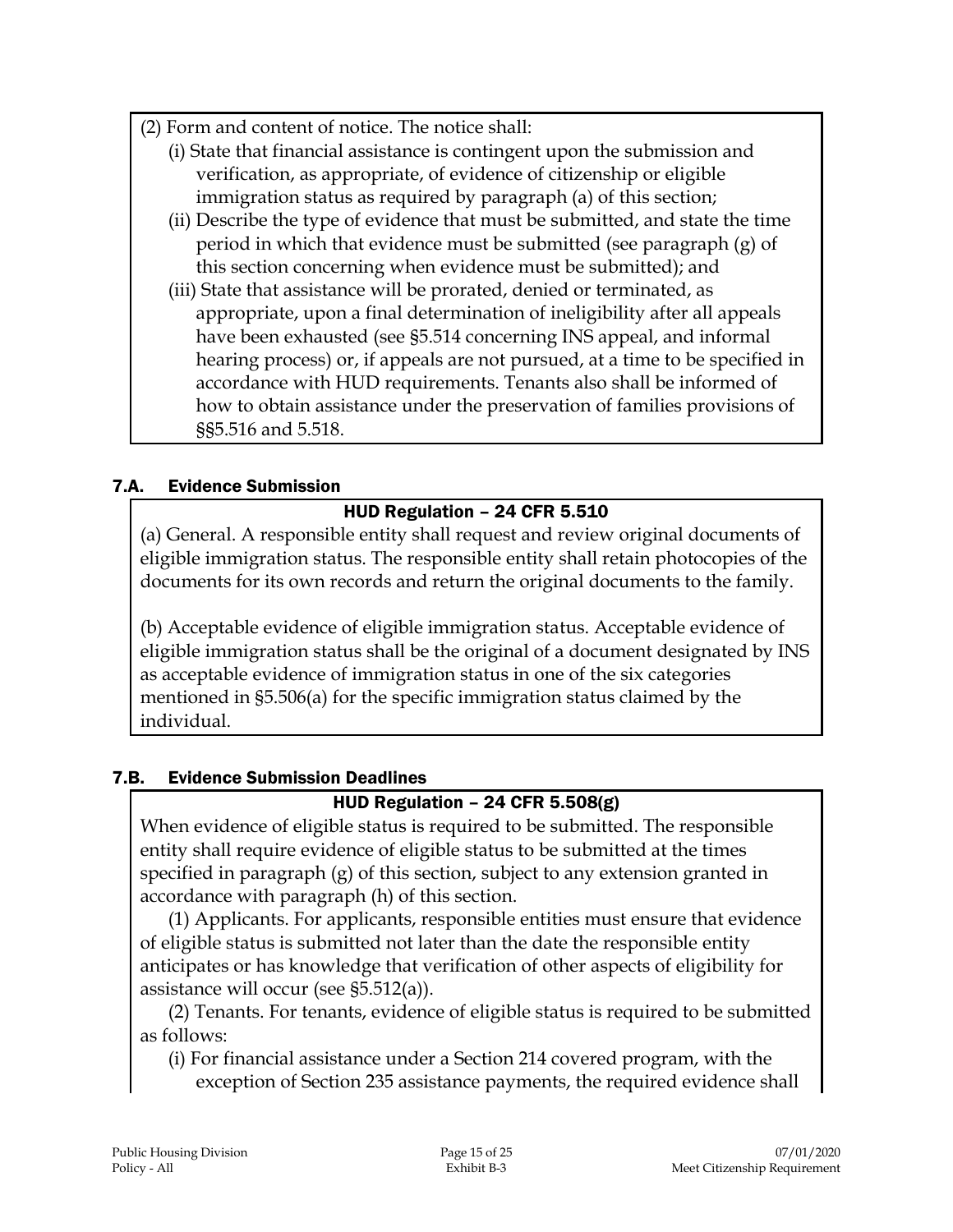be submitted at the first regular reexamination after June 19, 1995, in accordance with program requirements.

(ii) For financial assistance in the form of Section 235 assistance payments, the mortgagor shall submit the required evidence in accordance with requirements imposed under the Section 235 Program.

(3) New occupants of assisted units. For any new occupant of an assisted unit (e.g., a new family member comes to reside in the assisted unit), the required evidence shall be submitted at the first interim or regular reexamination following the person's occupancy.

(4) Changing participation in a HUD program. Whenever a family applies for admission to a Section 214 covered program, evidence of eligible status is required to be submitted in accordance with the requirements of this subpart unless the family already has submitted the evidence to the responsible entity for a Section 214 covered program.

(5) One-time evidence requirement for continuous occupancy. For each family member, the family is required to submit evidence of eligible status only one time during continuously assisted occupancy under any Section 214 covered program.

#### 7.C. Evidence Submission Deadline Extensions

#### HUD Regulation – 24 CFR 5.508(h)

Extensions of time to submit evidence of eligible status—

(1) When extension must be granted. The responsible entity shall extend the time, provided in paragraph (g) of this section, to submit evidence of eligible immigration status if the family member:

- (i) Submits the declaration required under §5.508(a) certifying that any person for whom required evidence has not been submitted is a noncitizen with eligible immigration status; and
- (ii) Certifies that the evidence needed to support a claim of eligible immigration status is temporarily unavailable, additional time is needed to obtain and submit the evidence, and prompt and diligent efforts will be undertaken to obtain the evidence.

(2) Thirty-day extension period. Any extension of time, if granted, shall not exceed thirty (30) days. The additional time provided should be sufficient to allow the individual the time to obtain the evidence needed. The responsible entity's determination of the length of the extension needed shall be based on the circumstances of the individual case.

(3) Grant or denial of extension to be in writing. The responsible entity's decision to grant or deny an extension as provided in paragraph (h)(1) of this section shall be issued to the family by written notice. If the extension is granted, the notice shall specify the extension period granted (which shall not exceed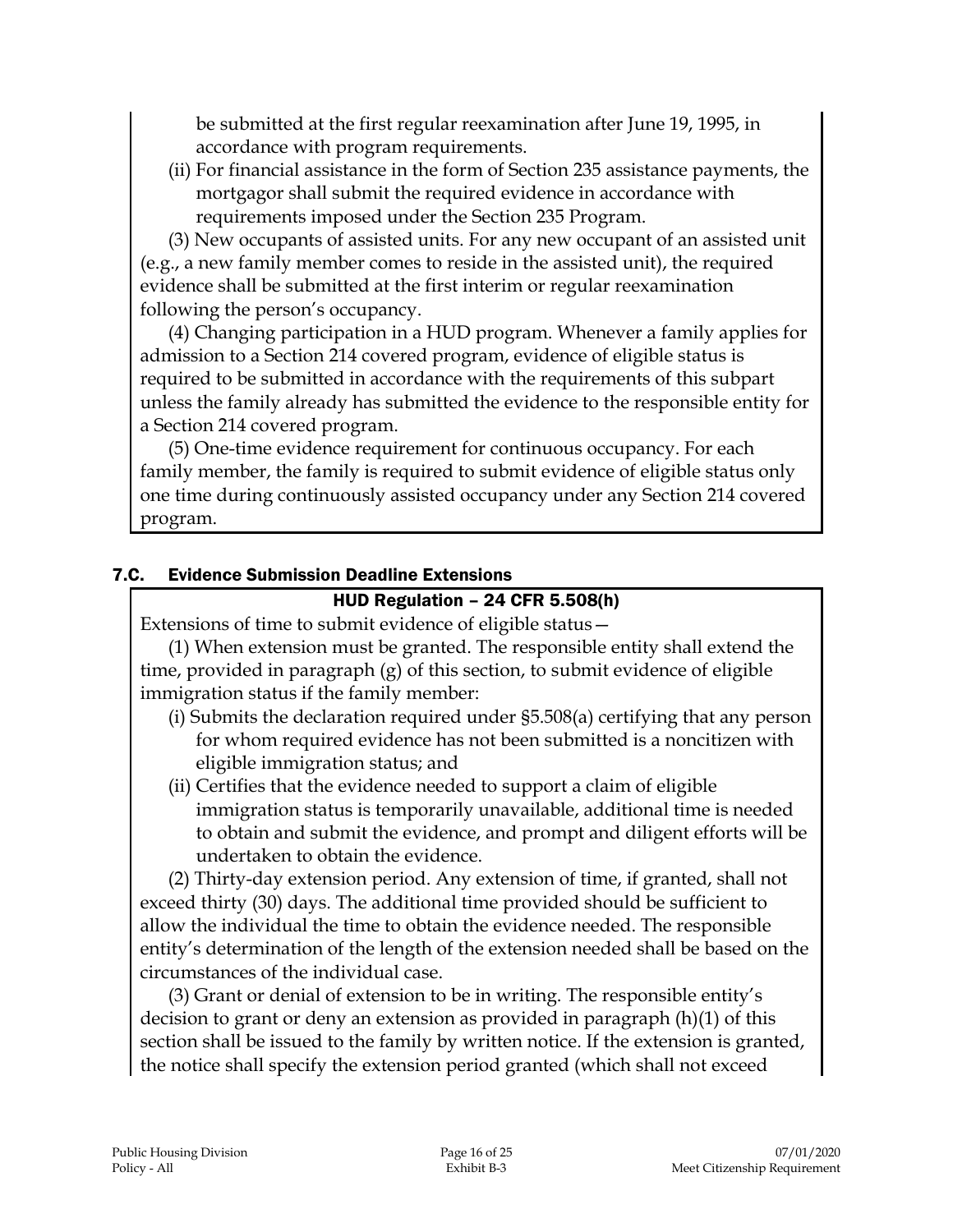thirty (30) days). If the extension is denied, the notice shall explain the reasons for denial of the extension.

- (i) Failure to submit evidence or to establish eligible status. If the family fails to submit required evidence of eligible immigration status within the time period specified in the notice, or any extension granted in accordance with paragraph (h) of this section, or if the evidence is timely submitted but fails to establish eligible immigration status, the responsible entity shall proceed to deny, prorate or terminate assistance, or provide continued assistance or temporary deferral of termination of assistance, as appropriate, in accordance with the provisions of §§5.514, 5.516, and 5.518.
- (ii) [Reserved]

## 7.D. Verification Methods

#### HUD Regulation – 24 CFR 5.511

(c) Primary verification—

(1) Automated verification system. Primary verification of the immigration status of the person is conducted by the responsible entity through the INS automated system (INS Systematic Alien Verification for Entitlements (SAVE)). The INS SAVE system provides access to names, file numbers and admission numbers of noncitizens.

(2) Failure of primary verification to confirm eligible immigration status. If the INS SAVE system does not verify eligible immigration status, secondary verification must be performed.

# (d) Secondary verification—

(1) Manual search of INS records. Secondary verification is a manual search by the INS of its records to determine an individual's immigration status. The responsible entity must request secondary verification, within 10 days of receiving the results of the primary verification, if the primary verification system does not confirm eligible immigration status, or if the primary verification system verifies immigration status that is ineligible for assistance under a Section 214 covered program.

(2) Secondary verification initiated by responsible entity. Secondary verification is initiated by the responsible entity forwarding photocopies of the original INS documents required for the immigration status declared (front and back), attached to the INS document verification request form G– 845S (Document Verification Request), or such other form specified by the INS to a designated INS office for review. (Form G–845S is available from the local INS Office.)

(3) Failure of secondary verification to confirm eligible immigration status. If the secondary verification does not confirm eligible immigration status, the responsible entity shall issue to the family the notice described in §5.514(d),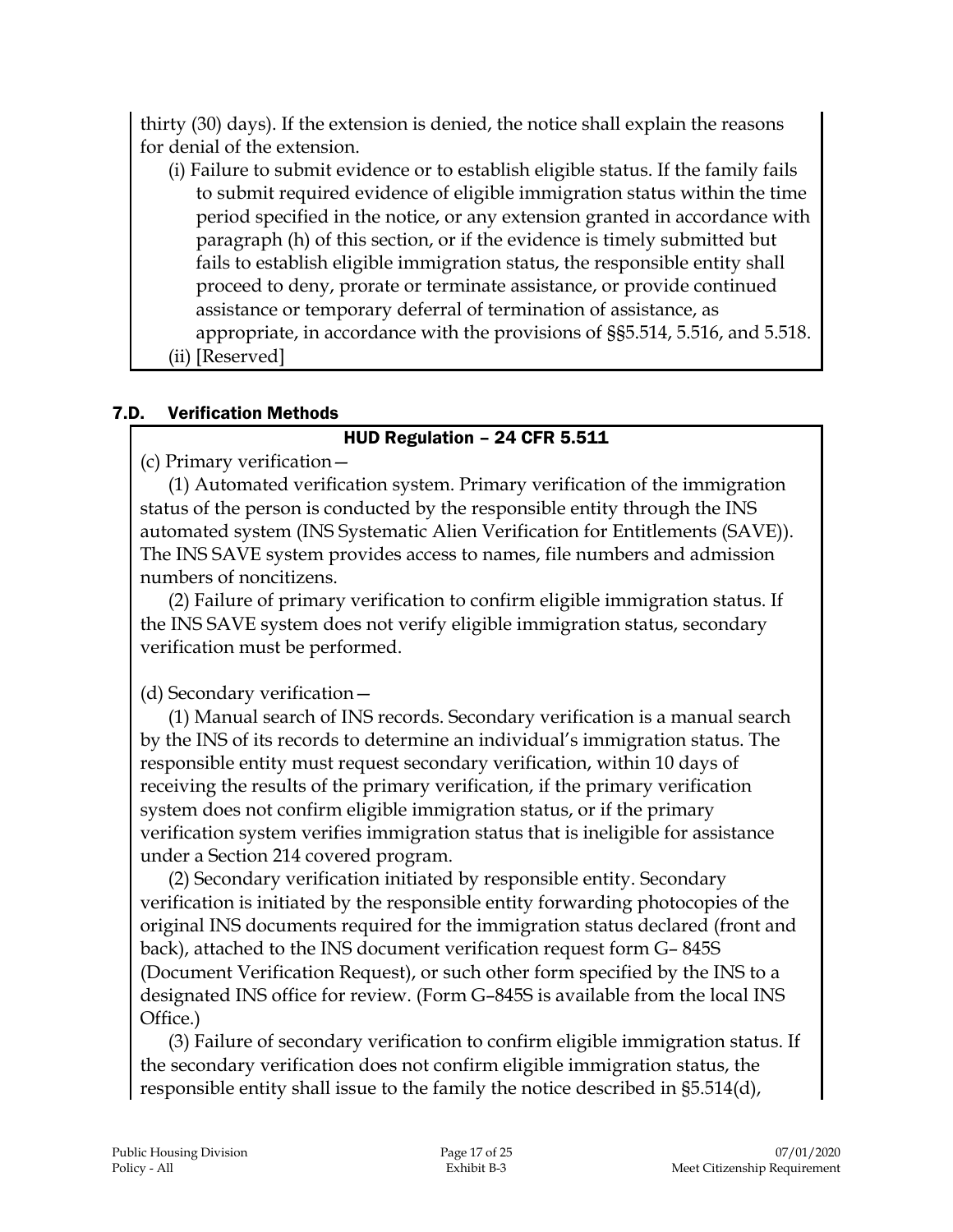which includes notification of the right to appeal to the INS of the INS finding on immigration status (see §5.514(d)(4)).

(e) Exemption from liability for INS verification. The responsible entity shall not be liable for any action, delay, or failure of the INS in conducting the automated or manual verification.

#### 7.E. Document Retention

## HUD Regulation – 24 CFR 5.514(h)

Retention of documents. The responsible entity shall retain for a minimum of 5 years the following documents that may have been submitted to the responsible entity by the family, or provided to the responsible entity as part of the INS appeal or the informal hearing process:

(1) The application for financial assistance;

(2) The form completed by the family for income reexamination;

(3) Photocopies of any original documents (front and back), including original INS documents;

(4) The signed verification consent form;

(5) The INS verification results;

(6) The request for an INS appeal;

(7) The final INS determination;

(8) The request for an informal hearing; and

(9) The final informal hearing decision.

# 8. Denial or Termination of Assistance

## HUD Regulation – 24 CFR 5.514(c)

Events causing denial or termination of assistance—

(1) General. Assistance to an applicant shall be denied, and a tenant's assistance shall be terminated, in accordance with the procedures of this section, upon the occurrence of any of the following events:

- (i) Evidence of citizenship (i.e., the declaration) and eligible immigration status is not submitted by the date specified in §5.508(g) or by the expiration of any extension granted in accordance with §5.508(h);
- (ii) Evidence of citizenship and eligible immigration status is timely submitted, but INS primary and secondary verification does not verify eligible immigration status of a family member; and

(A) The family does not pursue INS appeal or informal hearing rights as provided in this section; or

(B) INS appeal and informal hearing rights are pursued, but the final appeal or hearing decisions are decided against the family member; or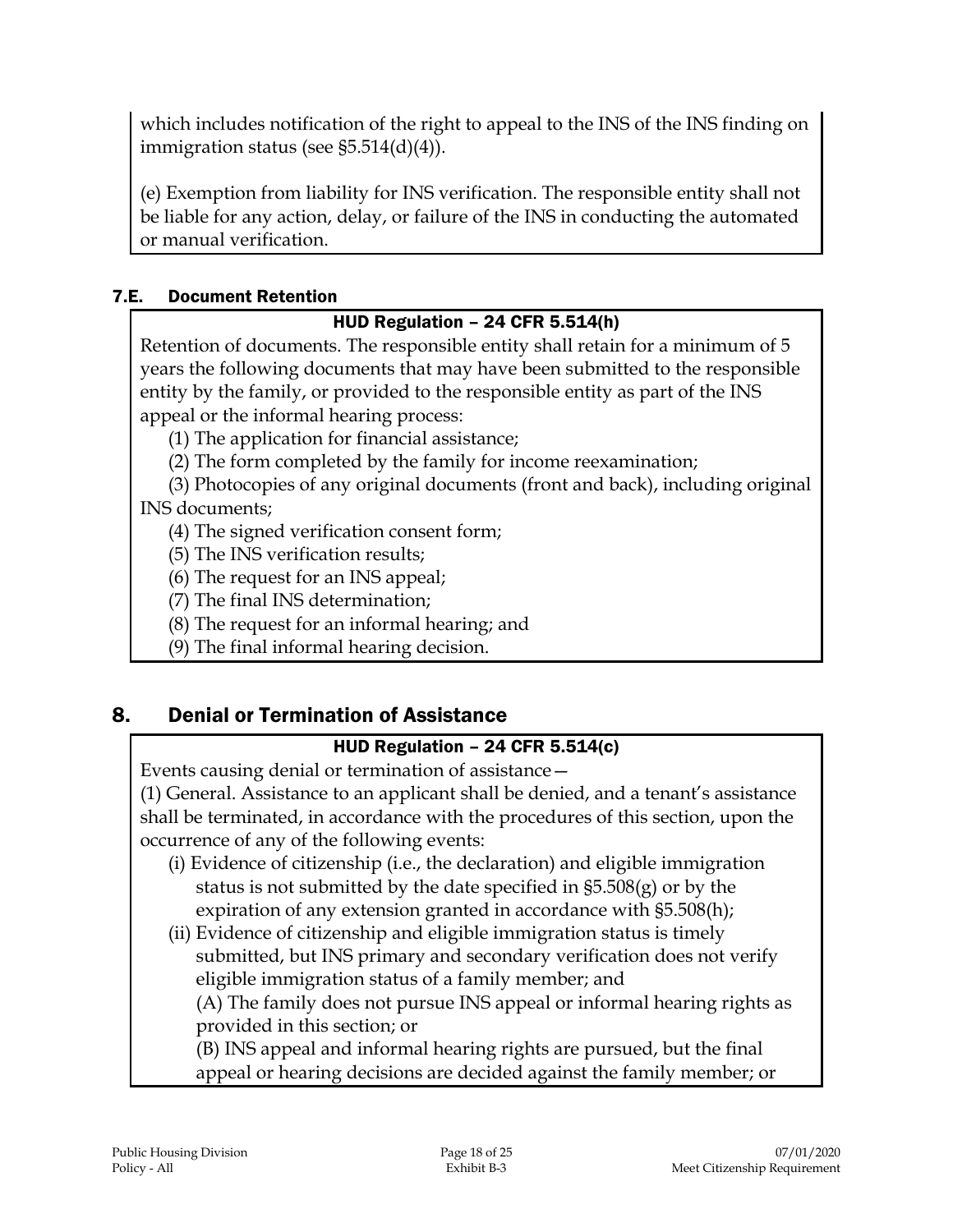(iii) The responsible entity determines that a family member has knowingly permitted another individual who is not eligible for assistance to reside (on a permanent basis) in the public or assisted housing unit of the family member. Such termination shall be for a period of not less than 24 months. This provision does not apply to a family if the ineligibility of the ineligible individual was considered in calculating any proration of assistance provided for the family.

(2) Termination of assisted occupancy. For termination of assisted occupancy, see paragraph (i) of this section.

#### HUD Regulation – 24 CFR 5.514(i)

Termination of assisted occupancy.

(1) Under Housing covered programs, and in the Section 8 covered programs other than the Section 8 Rental Certificate, Rental Voucher, and Moderate Rehabilitation programs, assisted occupancy is terminated by:

- (i) If permitted under the lease, the responsible entity notifying the tenant that because of the termination of assisted occupancy the tenant is required to pay the HUD-approved market rent for the dwelling unit.
- (ii) The responsible entity and tenant entering into a new lease without financial assistance.
- (iii) The responsible entity evicting the tenant. While the tenant continues in occupancy of the unit, the responsible entity may continue to receive assistance payments if action to terminate the tenancy under an assisted lease is promptly initiated and diligently pursued, in accordance with the terms of the lease, and if eviction of the tenant is undertaken by judicial action pursuant to State and local law. Action by the responsible entity to terminate the tenancy and to evict the tenant must be in accordance with applicable HUD regulations and other HUD requirements. For any jurisdiction, HUD may prescribe a maximum period during which assistance payments may be continued during eviction proceedings and may prescribe other standards of reasonable diligence for the prosecution of eviction proceedings.

(2) In the Section 8 Rental Certificate, Rental Voucher, and Moderate Rehabilitation programs, assisted occupancy is terminated by terminating assistance payments. (See provisions of this section concerning termination of assistance.) The PHA shall not make any additional assistance payments to the owner after the required procedures specified in this section have been completed. In addition, the PHA shall not approve a lease, enter into an assistance contract, or process a portability move for the family after those procedures have been completed.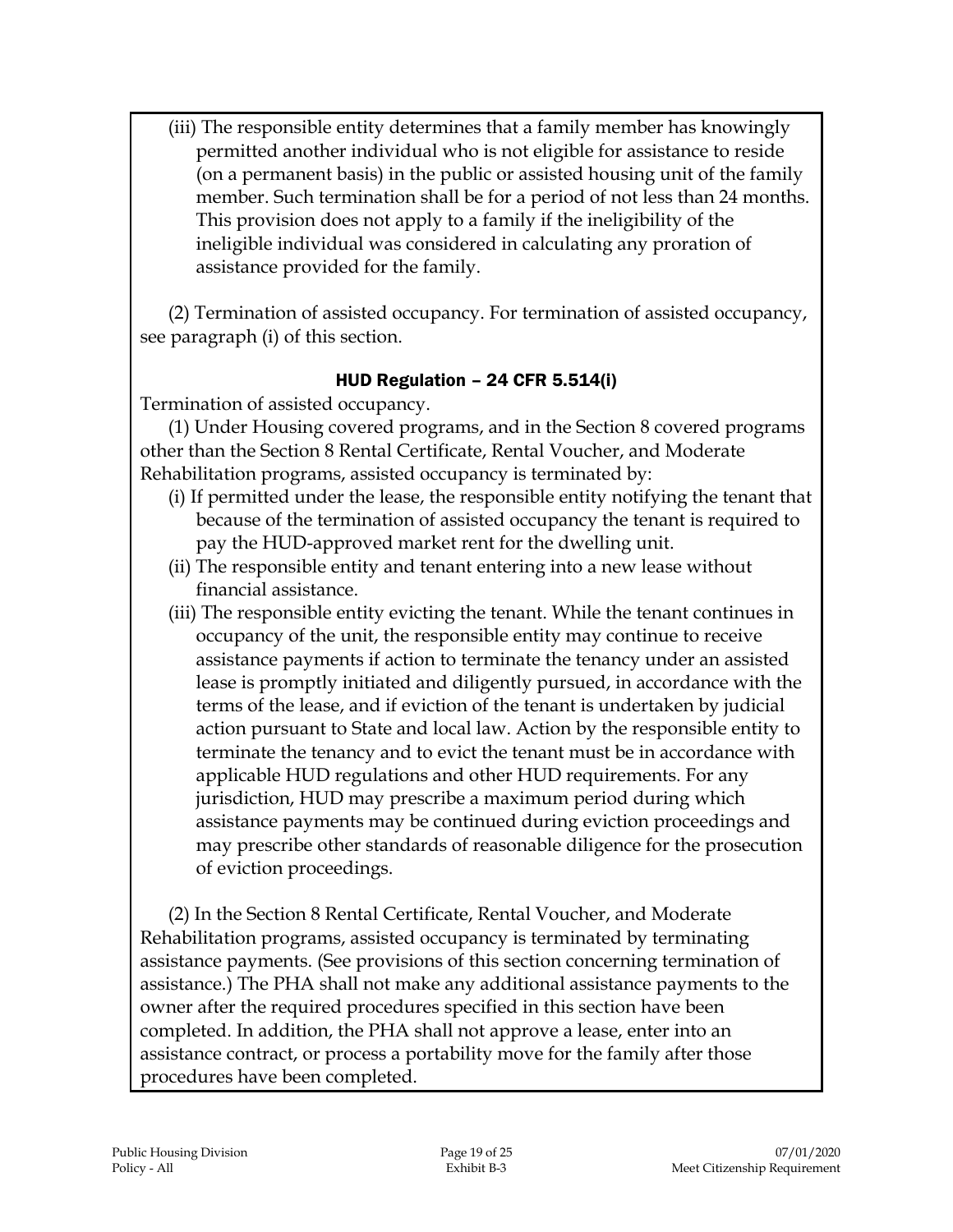#### 8.A. Notice of Denial or Termination

#### HUD Regulation – 24 CFR 5.514(d)

Notice of denial or termination of assistance. The notice of denial or termination of assistance shall advise the family:

(1) That financial assistance will be denied or terminated, and provide a brief explanation of the reasons for the proposed denial or termination of assistance;

(2) That the family may be eligible for proration of assistance as provided under §5.520;

(3) In the case of a tenant, the criteria and procedures for obtaining relief under the provisions for preservation of families in §§5.514 and 5.518;

(4) That the family has a right to request an appeal to the INS of the results of secondary verification of immigration status and to submit additional documentation or a written explanation in support of the appeal in accordance with the procedures of paragraph (e) of this section;

(5) That the family has a right to request an informal hearing with the responsible entity either upon completion of the INS appeal or in lieu of the INS appeal as provided in paragraph (f) of this section;

(6) For applicants, the notice shall advise that assistance may not be delayed until the conclusion of the INS appeal process, but assistance may be delayed during the pendency of the informal hearing process.

#### 8.B. Deferral

## HUD Regulation – 24 CFR 5.516

(c) Assistance available to other families in occupancy. Temporary deferral of termination of assistance may be available to families receiving assistance under a Section 214 covered program on June 19, 1995, and who have no members with eligible immigration status, as set forth in paragraphs  $(c)(1)$  and  $(2)$  of this section.

(1) For Housing covered programs: Temporary deferral of termination of assistance is available to families assisted under a Housing covered program.

(2) For Section 8 or Public Housing covered programs: The responsible entity may make temporary deferral of termination of assistance to families assisted under a Section 8 or Public Housing covered program.

(d) Section 8 covered programs: Discretion afforded to provide certain family preservation assistance—

(1) Project owners. With respect to assistance under a Section 8 Act covered program administered by a project owner, HUD has the discretion to determine under what circumstances families are to be provided one of the two statutory forms of assistance for preservation of the family (continued assistance or temporary deferral of assistance). HUD is exercising its discretion by specifying the standards in this section under which a project owner must provide one of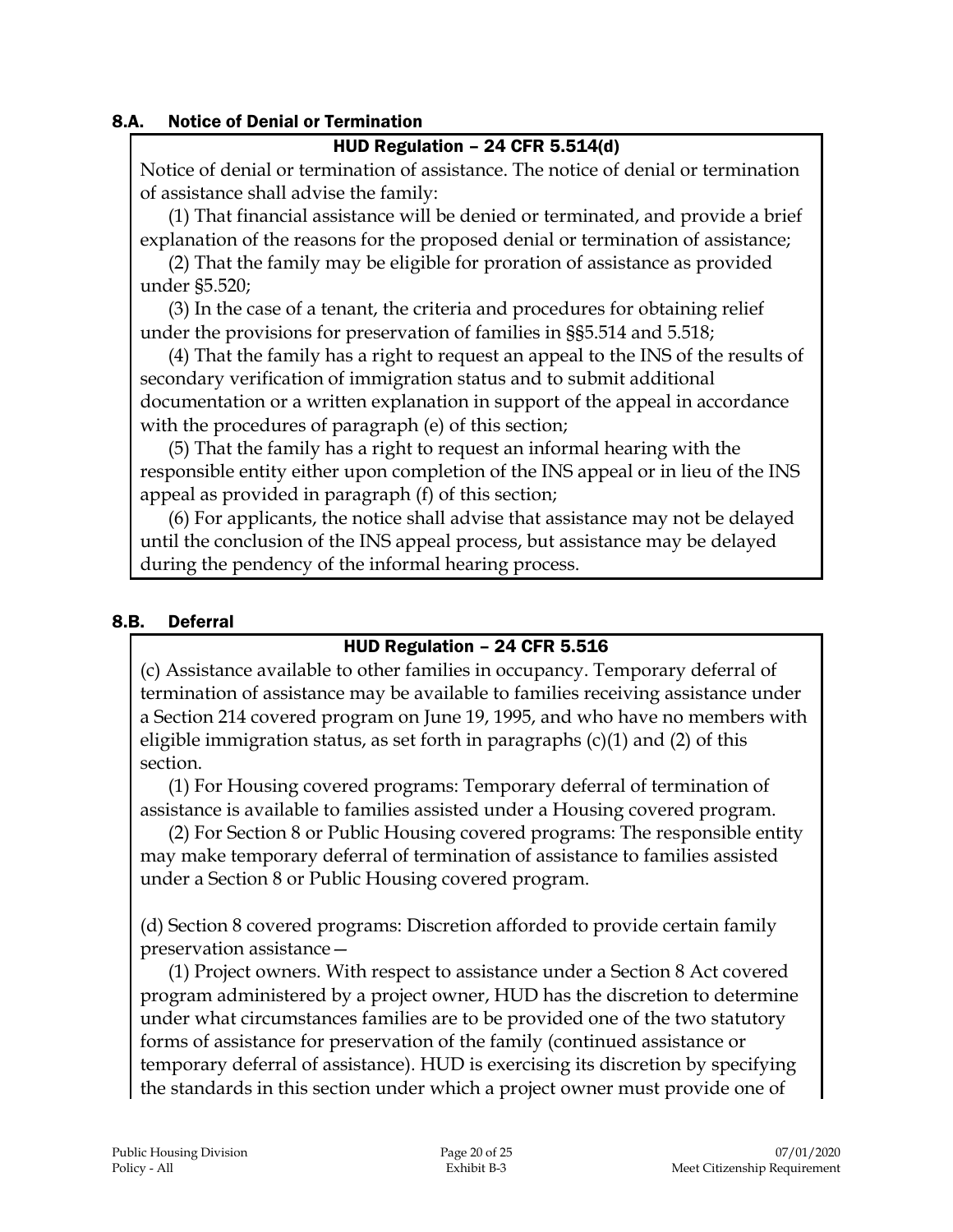these two types of assistance to a family. However, project owners and PHAs must offer prorated assistance to eligible mixed families.

(2) PHAs. The PHA, rather than HUD, has the discretion to determine the circumstances under which a family will be offered one of the two statutory forms of assistance (continued assistance or temporary deferral of termination of assistance). The PHA must establish its own policy and criteria to follow in making its decision. In establishing the criteria for granting continued assistance or temporary deferral of termination of assistance, the PHA must incorporate the statutory criteria, which are set forth in paragraphs (a) and (b) of §5.518. However, the PHA must offer prorated assistance to eligible families.

#### 8.C. Family in Appeal Status

#### HUD Regulation – 24 CFR 5.514

(e) Appeal to the INS—

(1) Submission of request for appeal. Upon receipt of notification by the responsible entity that INS secondary verification failed to confirm eligible immigration status, the responsible entity shall notify the family of the results of the INS verification, and the family shall have 30 days from the date of the responsible entity's notification, to request an appeal of the INS results. The request for appeal shall be made by the family communicating that request in writing directly to the INS. The family must provide the responsible entity with a copy of the written request for appeal and proof of mailing.

(2) Documentation to be submitted as part of appeal to INS. The family shall forward to the designated INS office any additional documentation or written explanation in support of the appeal. This material must include a copy of the INS document verification request form G–845S (used to process the secondary verification request) or such other form specified by the INS, and a cover letter indicating that the family is requesting an appeal of the INS immigration status verification results.

(3) Decision by INS—

- (i) When decision will be issued. The INS will issue to the family, with a copy to the responsible entity, a decision within 30 days of its receipt of documentation concerning the family's appeal of the verification of immigration status. If, for any reason, the INS is unable to issue a decision within the 30 day time period, the INS will inform the family and responsible entity of the reasons for the delay.
- (ii) Notification of INS decision and of informal hearing procedures. When the responsible entity receives a copy of the INS decision, the responsible entity shall notify the family of its right to request an informal hearing on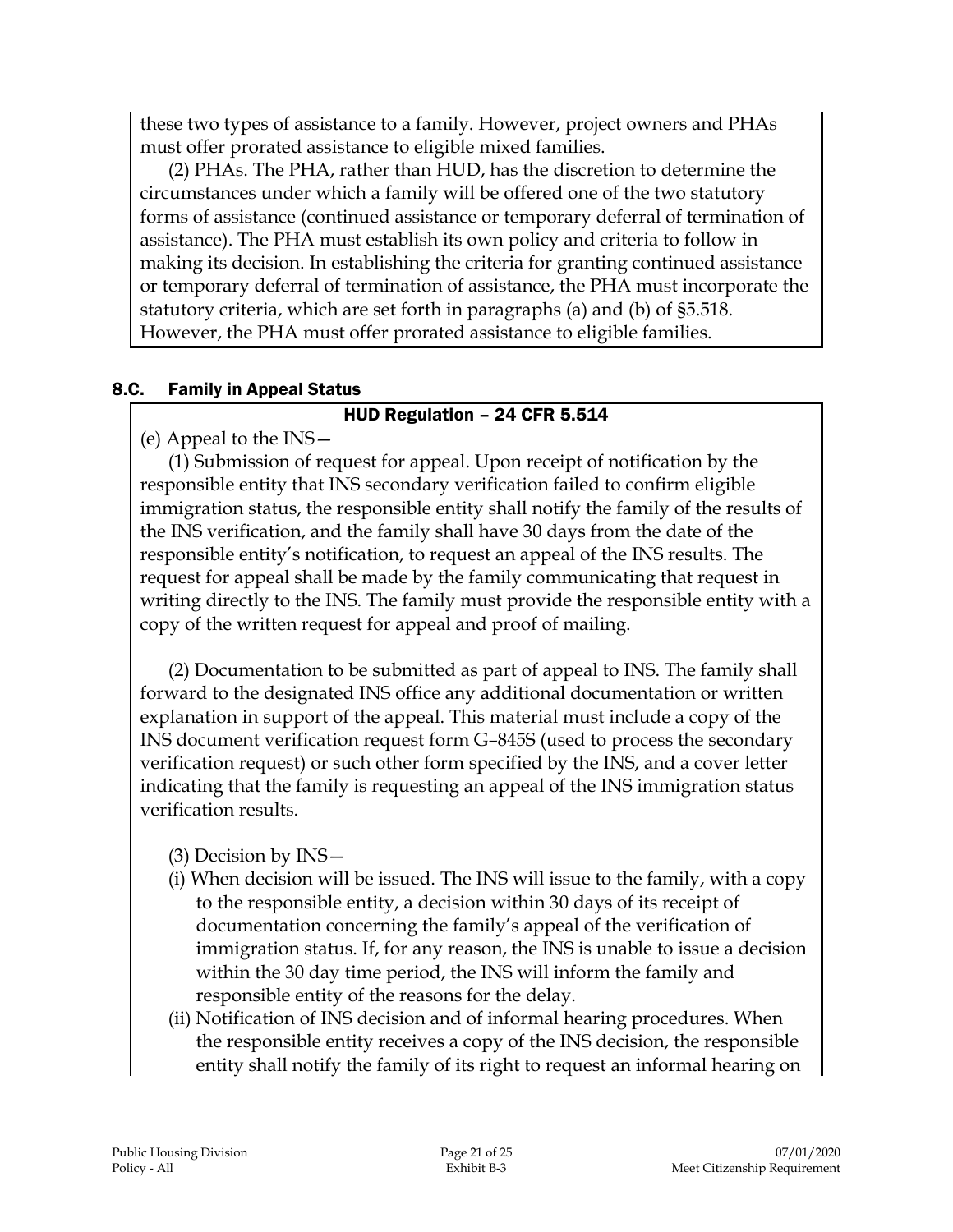the responsible entity's ineligibility determination in accordance with the procedures of paragraph (f) of this section.

(4) No delay, denial, reduction, or termination of assistance until completion of INS appeal process; direct appeal to INS. Pending the completion of the INS appeal under this section, assistance may not be delayed, denied, reduced or terminated on the basis of immigration status.

## 8.D. Informal Hearing Process

## HUD Regulation – 24 CFR 5.514(g)

Judicial relief. A decision against a family member, issued in accordance with paragraphs (e) or (f) of this section, does not preclude the family from exercising the right, that may otherwise be available, to seek redress directly through judicial procedures.

For the Informal Hearing process under 24 CFR 5.514(f), see Informal Hearing for Citizenship Determination.

# 9. Protection from Liability

#### HUD Regulation – 24 CFR 5.526

(a) Protection from liability for responsible entities. Responsible entities are protected from liability as set forth in Section 214(e) (42 U.S.C 1436a(e)).

(b) Protection from liability for State and local government agencies and officials. State and local government agencies and officials shall not be liable for the design or implementation of the verification system described in §5.512, as long as the implementation by the State and local government agency or official is in accordance with prescribed HUD rules and requirements.

## 10. Obligation to Reimburse

#### HUD Regulation – 24 CFR 5.528

Where a tenant has received the benefit of HUD financial assistance to which the tenant was not entitled because the tenant intentionally misrepresented eligible status, the ineligible tenant is responsible for reimbursing HUD for the assistance improperly paid. If the amount of the assistance is substantial, the responsible entity is encouraged to refer the case to the HUD Inspector General's office for further investigation. Possible criminal prosecution may follow based on the False Statements Act (18 U.S.C. 1001 and 1010).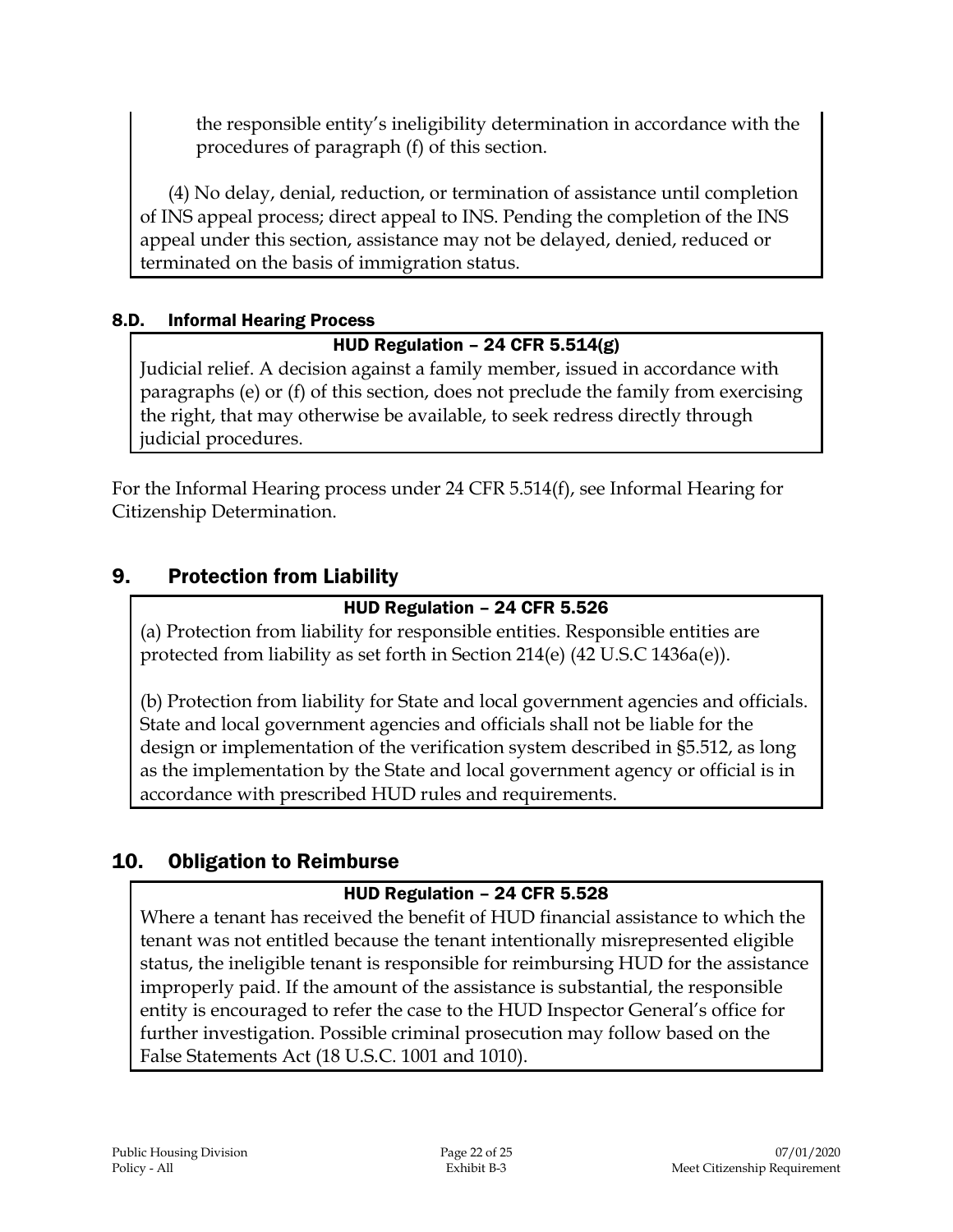# 11. Definitions

#### 11.A. Terms as Used in This Policy

# HUD Regulation – 24 CFR 5.504 (a) The definitions 1937 Act, HUD, Public Housing Agency (PHA), and Section 8 are defined in subpart A of this part. (b) As used in this subpart E: -*Child* means a member of the family other than the family head or spouse who is under 18 years of age. -*Citizen* means a citizen or national of the United States. -*Evidence of citizenship or eligible status* means the documents which must be submitted to evidence citizenship or eligible immigration status. (See §5.508(b).) -*Family* has the same meaning as provided in the program regulations of the relevant Section 214 covered program. -*Head of household* means the adult member of the family who is the head of the household for purposes of determining income eligibility and rent. -*Housing covered programs* means the following programs administered by the Assistant Secretary for Housing: (1) Section 235 of the National Housing Act (12 U.S.C. 1715z) (the Section 235 Program); (2) Section 236 of the National Housing Act (12 U.S.C. 1715z–1) (tenants paying below market rent only) (the Section 236 Program); and (3) Section 101 of the Housing and Urban Development Act of 1965 (12 U.S.C. 1701s) (the Rent Supplement Program). -INS means the U.S. Immigration and Naturalization Service. -*Mixed family* means a family whose members include those with citizenship or eligible immigration status, and those without citizenship or eligible immigration status. -*National* means a person who owes permanent allegiance to the United States, for example, as a result of birth in a United States territory or possession. -*Noncitizen* means a person who is neither a citizen nor national of the United States. -*Project owner* means the person or entity that owns the housing project containing the assisted dwelling unit. -*Public Housing covered programs* means the public housing programs administered by the Assistant Secretary for Public and Indian Housing under title I of the 1937 Act. This definition does not encompass HUD's Indian Housing programs administered under title II of the 1937 Act. Further, this term does not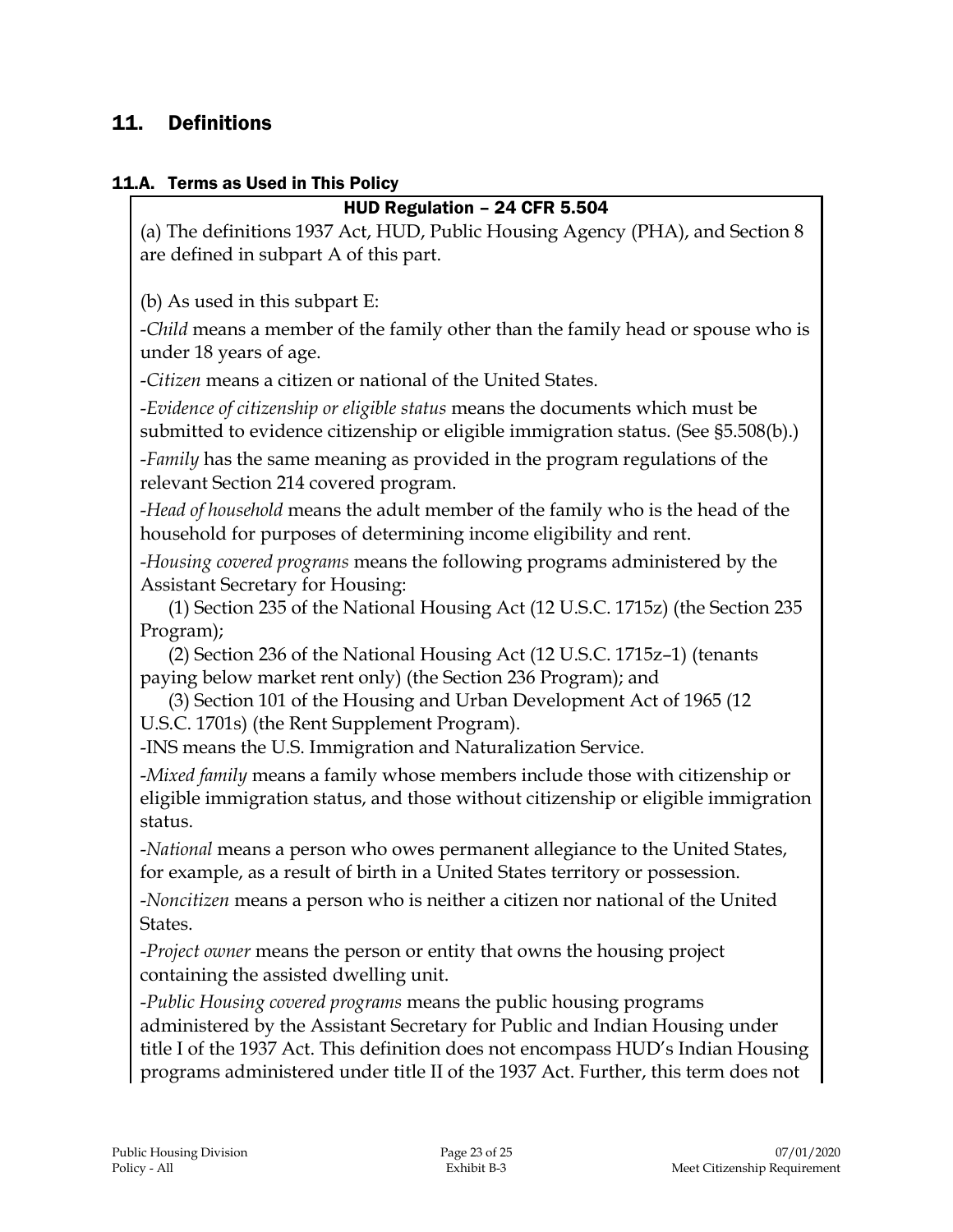include those programs providing assistance under section 8 of the 1937 Act. (See definition of ''Section 8 Covered Programs'' in this section.)

-*Responsible entity* means the person or entity responsible for administering the restrictions on providing assistance to noncitizens with ineligible immigrations status. The entity responsible for administering the restrictions on providing assistance to noncitizens with ineligible immigration status under the various covered programs is as follows:

(1) For the Section 235 Program, the mortgagee.

(2) For Public Housing, the Section 8 Rental Certificate, the Section 8 Rental Voucher, and the Section 8 Moderate Rehabilitation programs, the PHA administering the program under an ACC with HUD.

(3) For all other Section 8 programs, the Section 236 Program, and the Rent Supplement Program, the owner.

-*Section 8 covered programs* means all HUD programs which assist housing under Section 8 of the 1937 Act, including Section 8-assisted housing for which loans are made under section 202 of the Housing Act of 1959.

-*Section 214* means section 214 of the Housing and Community Development Act of 1980, as amended (42 U.S.C. 1436a).

-*Section 214 covered programs* is the collective term for the HUD programs to which the restrictions imposed by Section 214 apply. These programs are set forth in §5.500.

-*Tenant* means an individual or a family renting or occupying an assisted dwelling unit. For purposes of this subpart E, the term tenant will also be used to include a homebuyer, where appropriate.

# 11.B. Noncitizen Definitions Under 42 U.S.C. 1436a

Notwithstanding any other provision of law, the applicable Secretary may not make financial assistance available for the benefit of any alien unless that alien is a resident of the United States and is—

- 1. an alien lawfully admitted for permanent residence as an immigrant as defined by section 1101(a)(15) and (20) of title 8, excluding, among others, alien visitors, tourists, diplomats, and students who enter the United States temporarily with no intention of abandoning their residence in a foreign country;
- 2. an alien who entered the United States prior to June 30, 1948, or such subsequent date as is enacted by law, has continuously maintained his or her residence in the United States since then, and is not ineligible for citizenship, but who is deemed to be lawfully admitted for permanent residence as a result of an exercise of discretion by the Attorney General pursuant to section 1259 of title 8;